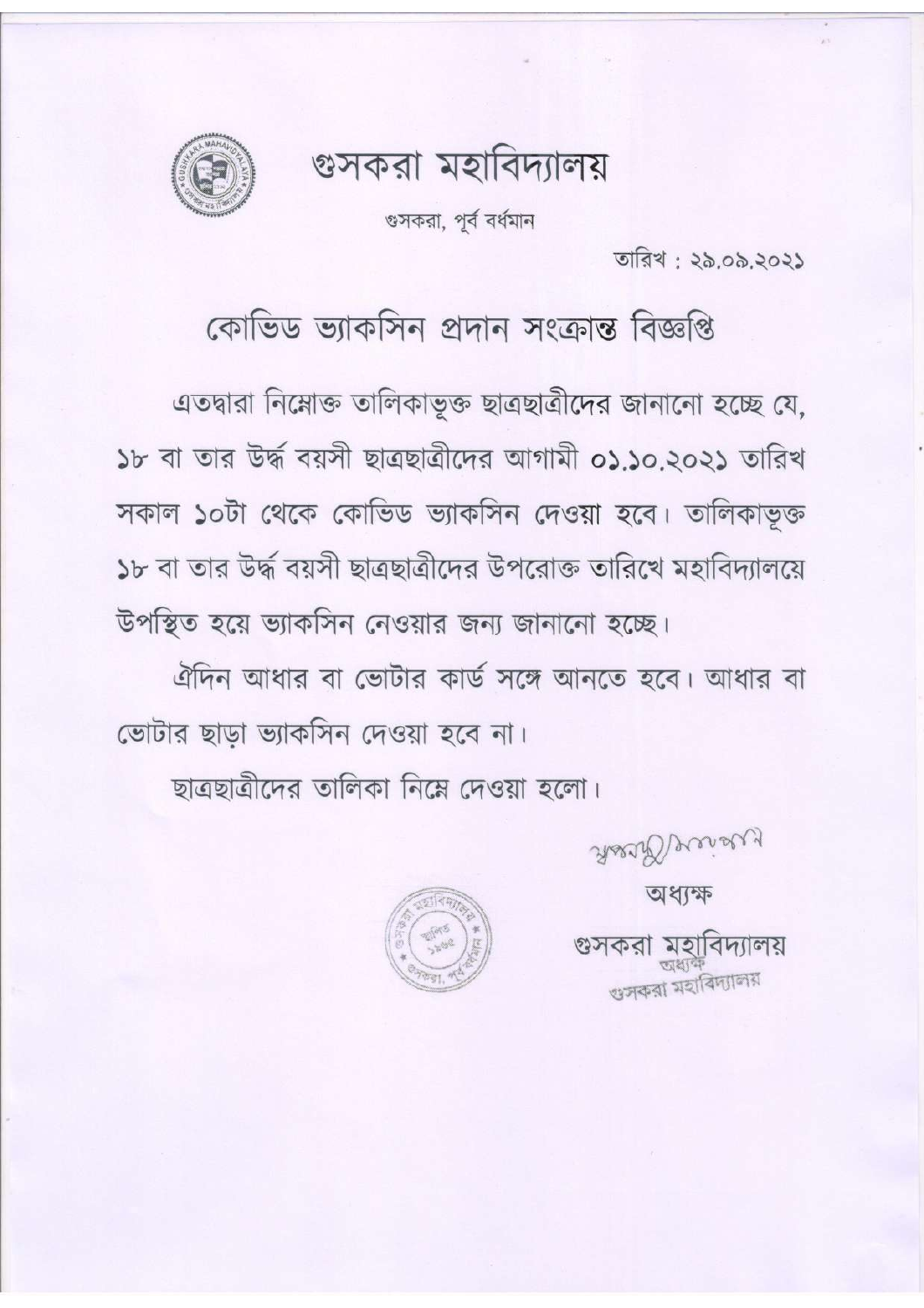| SI <sub>NO</sub> | <b>Name of Student</b> | <b>Subject /Course</b> | Year / Sem | Gender | <b>DOB</b> | Age                 | <b>ID Number</b><br>(AADHAR/EPIC etc) |
|------------------|------------------------|------------------------|------------|--------|------------|---------------------|---------------------------------------|
| $\mathbf{1}$     | Priyanka Ghosh         | <b>B.A.General</b>     | 1st Sem    | Female | 12-12-2003 | 17                  | 953507420264                          |
| 2                | Priyanka haldar        | B.A. Hons.             | 1st Sem    | Female | 11/22/2003 | 18                  | 788487061732                          |
| 3                | Priyanka Hazra         | B.A. Hons.             | 3rd Sem    | Female | 08-06-2003 | 18                  | 563846030695                          |
| 4                | Priyanka Karmakar      | <b>B.A.General</b>     | 1st Sem    | Female | 6/25/2004  | 17                  | 577323474479                          |
| 5                | Priyanka Khatun        | B.A. Hons.             | 3rd Sem    | Female | 11-12-2001 | 20                  | 673157080087                          |
| 6                | Priyanka Majhi         | <b>B.A.General</b>     | 1st Sem    | Female | 06-06-2001 | 20                  | 402439669758                          |
| 7                | Priyanka Roy           | <b>B.A.General</b>     | 3rd Sem    | Female | 4/29/2003  | 19                  | 836857888394                          |
| 8                | Priyanta Ghosh         | B.A. Hons.             | 1st Sem    | Female | 09-11-2003 | 18+                 | 504512650219                          |
| 9                | Priyata Mukherjee      | B.Sc. Hons.            | 3rd Sem    | Female | 7/17/2001  | 20 years            | 559443060688                          |
| 10               | Priyotosh Ankure       | B.A. Hons.             | 5th Sem    | Male   | 2/19/2001  | $20+$               | 816734046763                          |
| 11               | Priyotosh Ghosh        | <b>B.A.General</b>     | 5th Sem    | Male   | 06-05-2002 | 19                  | 889950633217                          |
| 12               | <b>PROLAY MONDAL</b>   | B.A. Hons.             | 1st Sem    | Male   | 8/21/2003  | 18                  | 544954154692                          |
| 13               | Prosenjit Bagdi        | B.A. Hons.             | 5th Sem    | Male   | 06-12-2000 | 21                  | 916845259646                          |
| 14               | Protiva Ghosh          | B.A. Hons.             | 5th Sem    | Female | 7/24/2001  | 20                  | 337690539223                          |
| 15               | Provat Kumar bepari    | <b>B.A.General</b>     | 1st Sem    | Male   | 10-10-2003 | 17                  | 812391601120                          |
| 16               | Provati mistri         | B.A. Hons.             | 1st Sem    | Female | 01-02-2004 | 18                  | 314004731633                          |
| 17               | Puja Das Bairagya      | <b>B.A.General</b>     | 1st Sem    | Female | 4/15/2004  | 17                  | 477995884541                          |
| 18               | Puja Dutta             | B.A. Hons.             | 1st Sem    | Female | 6/21/2003  | 18                  | 560340351901                          |
| 19               | Puja Maji              | <b>B.A.General</b>     | 1st Sem    | Female | 11-04-2002 | 19                  | 983744412696                          |
| 20               | Puja Saha              | <b>B.A.General</b>     | 3rd Sem    | Female | 10/16/2002 | 19                  | 906417083294                          |
| 21               | <b>PUJA THAKUR</b>     | B.A. Hons.             | 1st Sem    | Female | 6/17/2003  | 18 years<br>3 month | 370524360274                          |
| 22               | Puja thandar           | <b>B.A.General</b>     | 3rd Sem    | Female | 4/18/2002  | 19                  | 294465329517                          |
| 23               | Purnima Ghosh          | B.A. Hons.             | 3rd Sem    | Female | 6/16/2002  | 19                  | 610294517142                          |
| 24               | Purnima khan           | <b>B.A.General</b>     | 3rd Sem    | Female | 8/21/2002  | 19                  | 668802551930                          |
| 25               | Purnima khan           | <b>B.A.General</b>     | 3rd Sem    | Female | 8/21/2002  | 19                  | 668802551930                          |
| 26               | PURNIMA KONRA          | B.A. Hons.             | 3rd Sem    | Female | 2/23/2002  | 20                  | 529847048514                          |
| 27               | Purnima pal            | <b>B.A.General</b>     | 3rd Sem    | Female | 4/29/2003  | 18                  | 785045920309                          |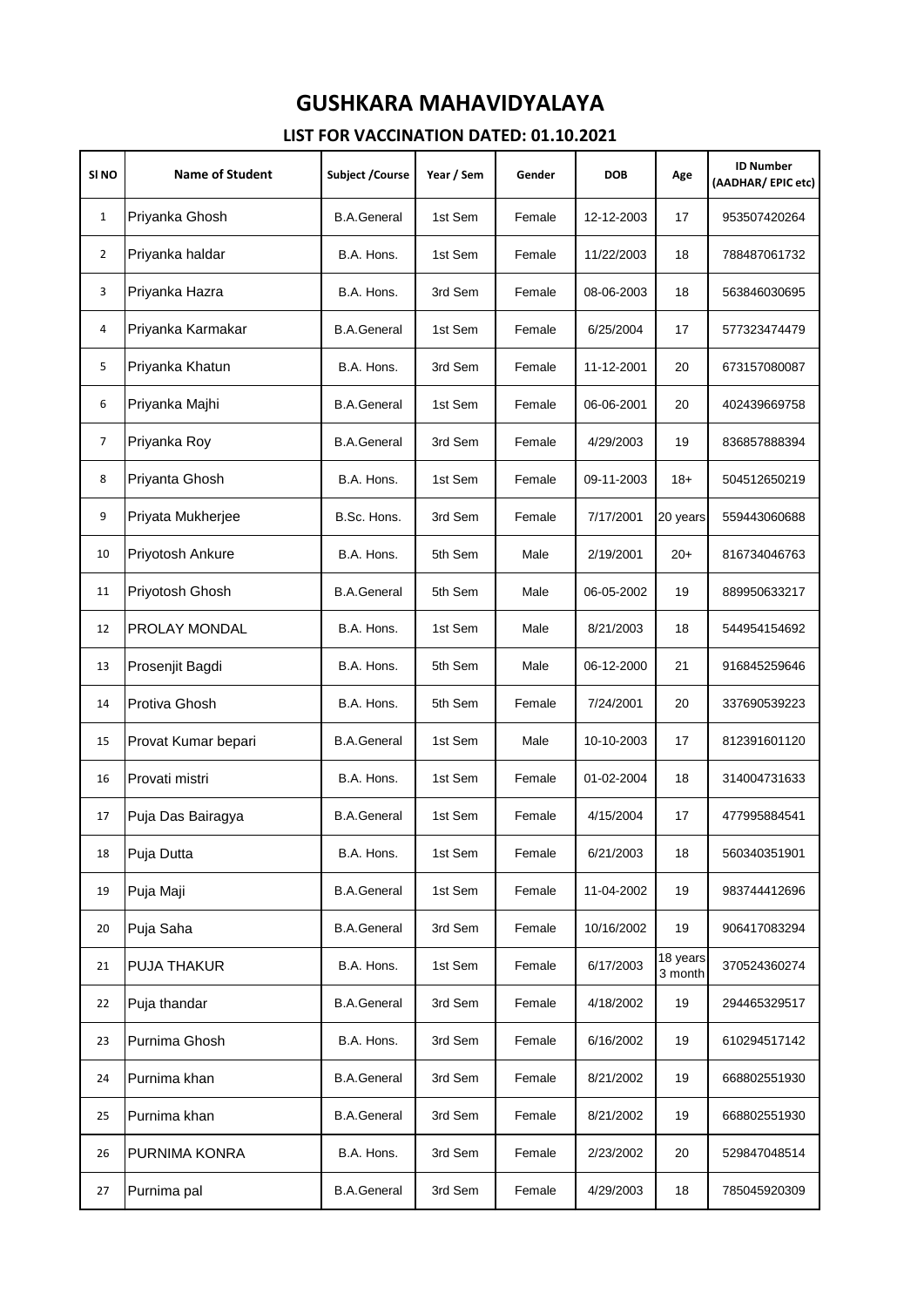| SI <sub>NO</sub> | <b>Name of Student</b> | Subject / Course   | Year / Sem | Gender | <b>DOB</b> | Age   | <b>ID Number</b><br>(AADHAR/EPIC etc) |
|------------------|------------------------|--------------------|------------|--------|------------|-------|---------------------------------------|
| 28               | Purnima pal            | <b>B.A.General</b> | 5th Sem    | Female | 01-10-2002 | 19    | 203153125954                          |
| 29               | Purnima Sikdar         | <b>B.A.General</b> | 1st Sem    | Female | 3/28/2002  | 19    | 964128086639                          |
| 30               | Rabia khatun           | B.Sc. Hons.        | 5th Sem    | Female | 3/26/2000  | 21    | 339762335610                          |
| 31               | Rabindranath mardi     | B.A. Hons.         | 3rd Sem    | Male   | 10-03-2002 | 19    | 209847264305                          |
| 32               | Rabiul sk              | <b>B.A.General</b> | 1st Sem    | Male   | 09-12-2001 | 20    | 698697222087                          |
| 33               | RADHARANI BAGDI        | B.A. Hons.         | 3rd Sem    | Female | 11-11-2002 | $18+$ | 919831413059                          |
| 34               | Rahaman sk             | <b>B.A.General</b> | 1st Sem    | Male   | 06-10-2003 | 18    | 626673780364                          |
| 35               | Rahaman sk             | <b>B.A.General</b> | 1st Sem    | Male   | 06-10-2003 | 18    | 626673780364                          |
| 36               | Rahul Dey              | B.A. Hons.         | 5th Sem    | Male   | 3/28/2002  | 19    | 655116027895                          |
| 37               | Rahul Ram              | B.Sc. Hons.        | 1st Sem    | Male   | 09-11-2002 | 19    | 784436061616                          |
| 38               | Rahul Sahani           | <b>B.A.General</b> | 1st Sem    | Male   | 9/27/2021  | 17    |                                       |
| 39               | Rahul sutradhar        | B.Sc. Hons.        | 1st Sem    | Male   | 6/21/2002  | 19    | 879743883219                          |
| 40               | Raj Barui              | <b>B.A.General</b> | 3rd Sem    | Male   | 1/24/2002  | 19    | 531199546281                          |
| 41               | Raj Kumar Maji         | <b>B.A.General</b> | 1st Sem    | Male   | 02-05-2004 | 17    | 554956573195                          |
| 42               | Raja murmu             | <b>B.A.General</b> | 3rd Sem    | Male   | 01-02-2001 | $19+$ | 354520518857                          |
| 43               | Raja Roy               | B.Com. Hons.       | 1st Sem    | Male   | 10/24/2003 | $17+$ | 617768317482                          |
| 44               | Rajen Molla            | <b>B.A.General</b> | 1st Sem    | Male   | 8/26/2002  | 19    | 501409523436                          |
| 45               | Rajendranath das       | <b>B.A.General</b> | 3rd Sem    | Male   | 11/16/2002 | 18    | 788887189927                          |
| 46               | Rajib sha              | <b>B.A.General</b> | 3rd Sem    | Male   | 9/16/2000  | 21    | 958638307030                          |
| 47               | RAJIBUL ISLAM MONDAL   | <b>B.A.General</b> | 3rd Sem    | Male   | 02-07-2002 | $19+$ | 554770420660                          |
| 48               | RajKumar Mardi         | <b>B.A.General</b> | 3rd Sem    | Male   | 12/28/2001 | 19    | 699667337782                          |
| 49               | RajKumar mirdha        | <b>B.A.General</b> | 3rd Sem    | Male   | 11-09-2002 | $18+$ | 823520581017                          |
| 50               | RAJKumar MONDAL        | <b>B.A.General</b> | 1st Sem    | Male   | 12-05-2003 | 18    | 515835512268                          |
| 51               | Rajlakshmi Ghosh       | B.A. Hons.         | 3rd Sem    | Female | 11/18/2002 | 19    | 948041425351                          |
| 52               | Rajrishi mondal        | B.Sc. Hons.        | 3rd Sem    | Male   | 3/31/2002  | 19    | 206356266843                          |
| 53               | Rakesh Dey             | <b>B.A.General</b> | 1st Sem    | Male   | 9/24/2021  | 17    | 631324459605                          |
| 54               | Rakesh Mallick Roy     | <b>B.A.General</b> | 5th Sem    | Male   | 1/16/2002  | 19    | 286184554659                          |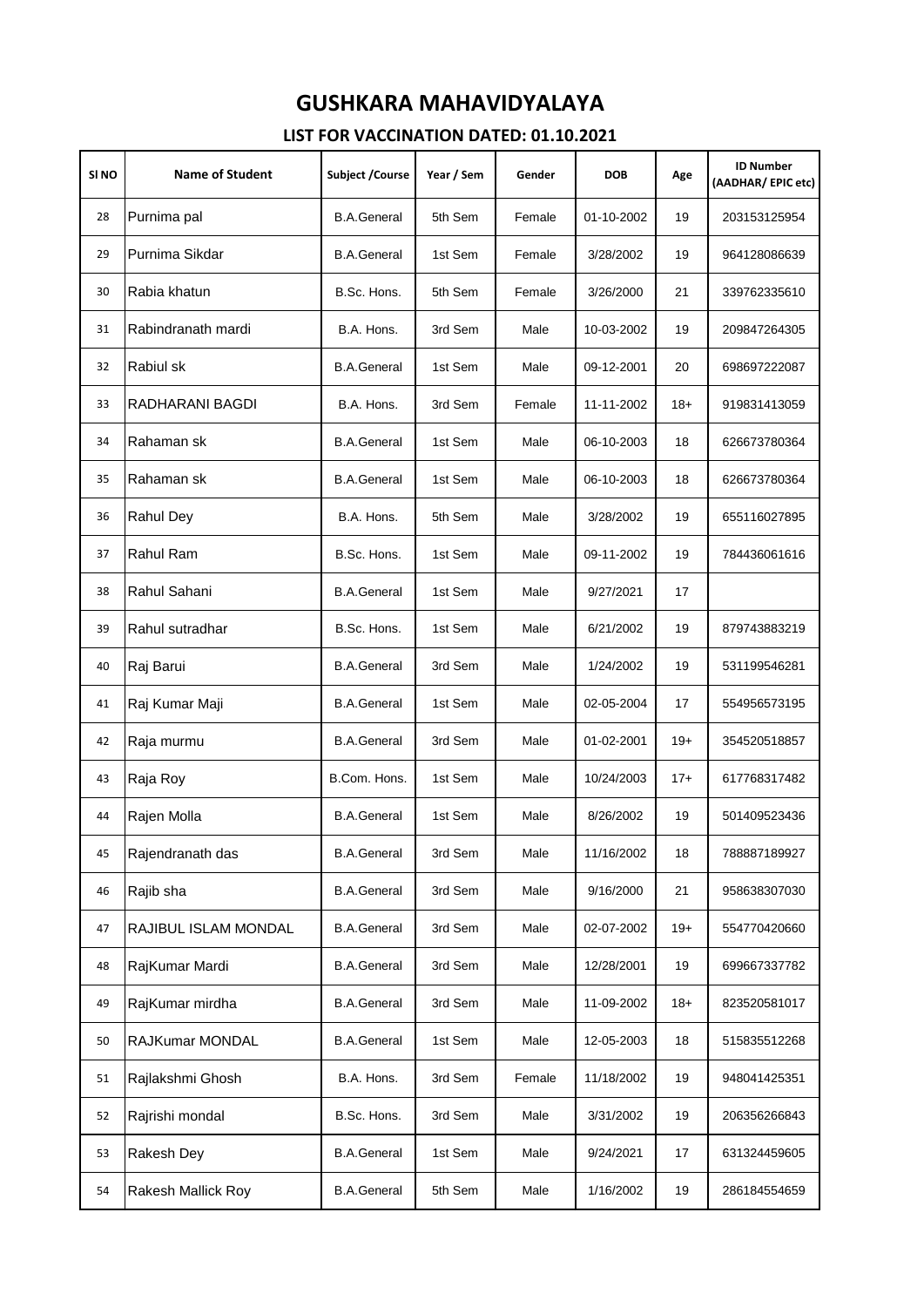| SI <sub>NO</sub> | <b>Name of Student</b> | <b>Subject /Course</b> | Year / Sem | Gender | <b>DOB</b> | Age     | <b>ID Number</b><br>(AADHAR/EPIC etc) |
|------------------|------------------------|------------------------|------------|--------|------------|---------|---------------------------------------|
| 55               | Rakhi Bagdi            | B.A. Hons.             | 3rd Sem    | Female | 04-06-2003 | 18      | 416821617985                          |
| 56               | Rakhi Das              | <b>B.A.General</b>     | 1st Sem    | Female | 7/23/2003  | 18      | 889341427486                          |
| 57               | <b>RAKHI PAL</b>       | <b>B.A.General</b>     | 3rd Sem    | Female | 2/26/2003  | 18      | 6028                                  |
| 58               | Ram Bharat Pandit      | <b>B.A.General</b>     | 3rd Sem    | Male   | 08-08-2003 | 18      | 777896260822                          |
| 59               | Ram Das                | <b>B.A.General</b>     | 3rd Sem    | Male   | 09-03-2001 | 20      | 545817257518                          |
| 60               | Rama Ghosh             | <b>B.A.General</b>     | 3rd Sem    | Female | 3/16/2021  | 19      | 300519777689                          |
| 61               | Rana halder            | <b>B.A.General</b>     | 5th Sem    | Male   | 12/30/2000 | 20      | 397796109391                          |
| 62               | Rana maji              | <b>B.A.General</b>     | 1st Sem    | Male   | 05-05-2003 | $18+$   | 539122945911                          |
| 63               | Ranajit Bauri          | <b>B.A.General</b>     | 5th Sem    | Male   | 11-01-2001 | $19+$   | 404806847710                          |
| 64               | <b>RANI KHATUN</b>     | <b>B.A.General</b>     | 3rd Sem    | Male   | 12-04-2000 | 20      | 517194477013                          |
| 65               | <b>RANI MAJI</b>       | B.A. Hons.             | 1st Sem    | Female | 3/24/2004  | 17      | 583465457686                          |
| 66               | Ranit Ghosh            | <b>B.A.General</b>     | 1st Sem    | Female | 8/27/2003  | 18      | 202228874493                          |
| 67               | Ranita pal             | B.A. Hons.             | 3rd Sem    | Female | 10-10-2002 | 19      | 985955900376                          |
| 68               | Ranjan Maji            | <b>B.A.General</b>     | 3rd Sem    | Male   | 5/30/2002  | 19      | 779440656412                          |
| 69               | Ranjan Singh           | <b>B.A.General</b>     | 1st Sem    | Male   | 02-05-2001 | 20      | 581409006146                          |
| 70               | Ranjan Tudu            | <b>B.A.General</b>     | 1st Sem    | Male   | 07-01-2003 | 18      | 867082540284                          |
| 71               | <b>RANU DAS</b>        | <b>B.A.General</b>     | 5th Sem    | Female | 1/20/2002  | 19      | 410738836172                          |
| 72               | Ranu Shyam             | <b>B.A.General</b>     | 3rd Sem    | Female | 12/24/2002 | 19      | 485530023415                          |
| 73               | Rasme mallick          | <b>B.A.General</b>     | 5th Sem    | Female | 01-05-2002 | 19      | 764163668965                          |
| 74               | Rasna khatun           | <b>B.A.General</b>     | 1st Sem    | Female | 9/18/2021  | 18      | 411961288008                          |
| 75               | Ratan Das              | <b>B.A.General</b>     | 5th Sem    | Male   | 11/16/2001 | 19      | 707736419661                          |
| 76               | Ratri Neogi            | B.A. Hons.             | 1st Sem    | Female | 07-03-2001 | 20 Year | 597737276370                          |
| 77               | Rehana Azmi            | B.A. Hons.             | 1st Sem    | Male   | 9/24/2003  | 18      | 602111420520                          |
| 78               | Rehena khatun          | B.A. Hons.             | 1st Sem    | Female | 5/30/2003  | 18      | 397889659375                          |
| 79               | Rehena khatun          | B.Sc. Hons.            | 1st Sem    | Female | 12/31/2002 | $18+$   | 234205258240                          |
| 80               | Rekha Mete             | <b>B.A.General</b>     | 1st Sem    | Female | 3/21/2004  | 17      | 738276291415                          |
| 81               | Reshmi. Khatun         | <b>B.A.General</b>     | 1st Sem    | Male   | 5/23/2002  | 18      | 617501083530                          |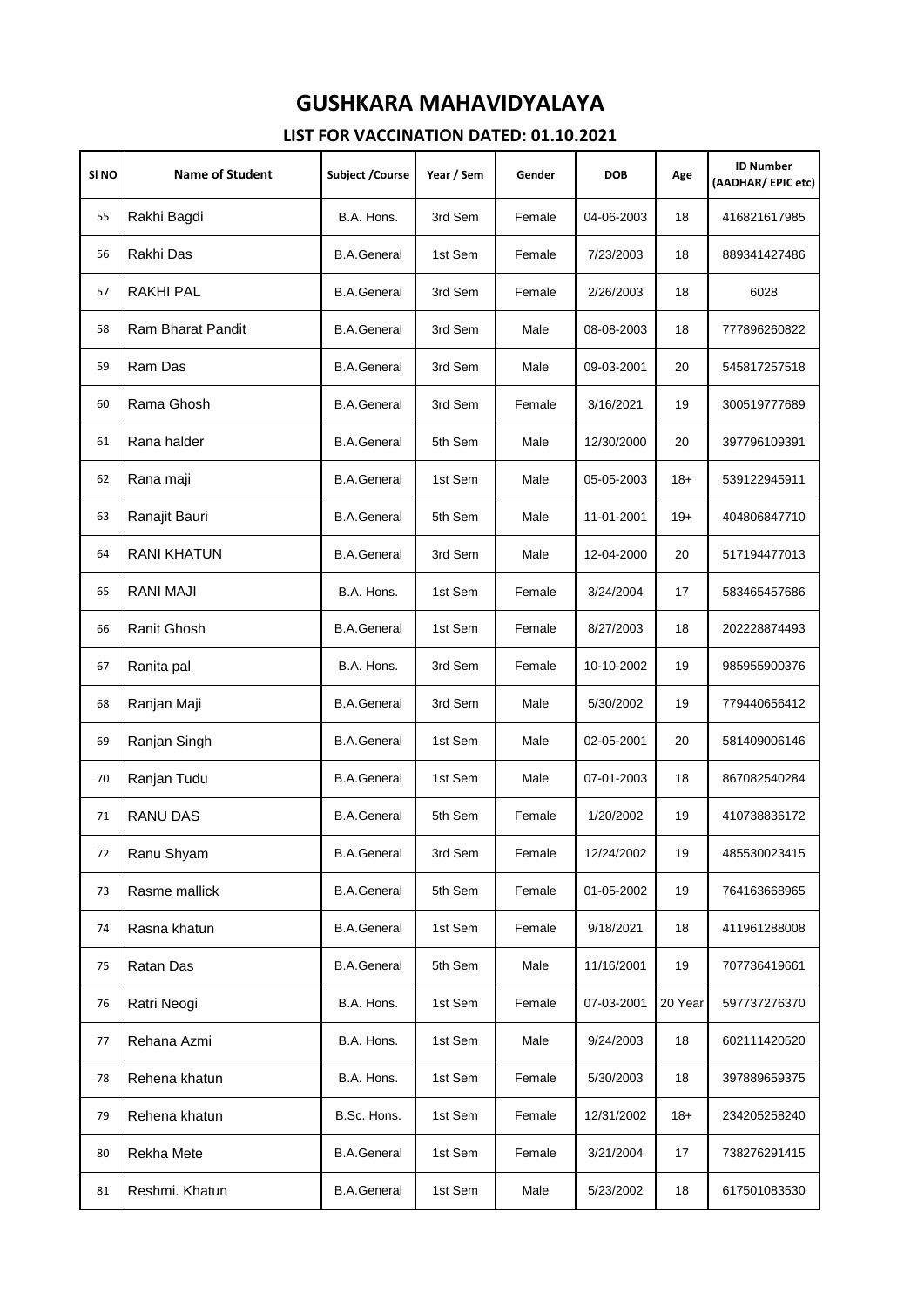| SI <sub>NO</sub> | <b>Name of Student</b> | <b>Subject /Course</b> | Year / Sem | Gender | <b>DOB</b> | Age              | <b>ID Number</b><br>(AADHAR/EPIC etc) |
|------------------|------------------------|------------------------|------------|--------|------------|------------------|---------------------------------------|
| 82               | <b>REXONA KHATUN</b>   | B.A. Hons.             | 1st Sem    | Female | 3/15/2004  | 17               | 642688756253                          |
| 83               | Ria mirdha             | <b>B.A.General</b>     | 1st Sem    | Female | 8/24/2003  | 18               | 890191738602                          |
| 84               | <b>RIA PRAMANIK</b>    | B.A. Hons.             | 3rd Sem    | Female | 01-09-2003 | 18               | 565797990224                          |
| 85               | Riju Mondal            | <b>B.A.General</b>     | 5th Sem    | Male   | 09-07-2001 | 20               | 690217558493                          |
| 86               | Riju Mondal            | <b>B.A.General</b>     | 3rd Sem    | Male   | 04-04-2003 | 18               | 940233860437                          |
| 87               | <b>Rikta Halder</b>    | <b>B.A.General</b>     | 3rd Sem    | Female | 04-09-2002 | 19               | 873456844466                          |
| 88               | Rikta Saha             | B.A. Hons.             | 5th Sem    | Female | 10-06-2001 | 20               | 329654501623                          |
| 89               | RIKTAM DEY             | <b>B.A.General</b>     | 3rd Sem    | Male   | 07-11-2002 | 19               | 955087928910                          |
| 90               | Rimpa Ghosh            | B.A. Hons.             | 5th Sem    | Female | 8/24/2001  | 20               | 647991809667                          |
| 91               | Rimpa Ghosh            | B.A. Hons.             | 5th Sem    | Female | 9/22/2001  | 20               | 372303296259                          |
| 92               | Rimpa Ghosh            | B.A. Hons.             | 1st Sem    | Female | 1/27/2003  | 18yrs7<br>months | 342407279071                          |
| 93               | Rina gorai             | <b>B.A.General</b>     | 3rd Sem    | Female | 3/24/2003  | 18               | 889109664042                          |
| 94               | Rinkey Paramanik       | <b>B.A.General</b>     | 3rd Sem    | Male   | 03-11-2003 | 18               | 802253981326                          |
| 95               | <b>RINKI Mondal</b>    | <b>B.A.General</b>     | 5th Sem    | Female | 9/14/2001  | 2 <sub>o</sub>   | 879834467257                          |
| 96               | Rinki mondal           | <b>B.A.General</b>     | 3rd Sem    | Female | 02-04-2003 | 18               | 939553355869                          |
| 97               | Rinki mondal           | <b>B.A.General</b>     | 1st Sem    | Female | 07-08-2003 | 18               | 462941772426                          |
| 98               | Rinki Sharma           | B.A. Hons.             | 3rd Sem    | Female | 06-06-2003 | $18+$            | 504325095526                          |
| 99               | Rinku Ghosh            | <b>B.A.General</b>     | 5th Sem    | Female | 1/25/2002  | 19               | 990729904791                          |
| 100              | Rita Ghosh.            | B.A. Hons.             | 3rd Sem    | Female | 12/14/2002 | 19               | 334776229900                          |
| 101              | Rita Ram               | <b>B.A.General</b>     | 1st Sem    | Female | 09-08-2001 | 20               | 661292313675                          |
| 102              | <b>Ritam Ghosh</b>     | <b>B.A.General</b>     | 1st Sem    | Male   | 01-05-2002 | 19               | 273424676784                          |
| 103              | <b>Ritesh Ghosh</b>    | B.A. Hons.             | 5th Sem    | Male   | 9/20/2001  | 20               | 312101830547                          |
| 104              | Ritika pan             | B.A. Hons.             | 3rd Sem    | Female | 8/28/2002  | 19               | 948340208475                          |
| 105              | <b>RITUPORNA Ghosh</b> | <b>B.A.General</b>     | 3rd Sem    | Female | 2/27/2003  | $18+$            | 519828383748                          |
| 106              | <b>Ritwik Dutta</b>    | <b>B.A.General</b>     | 1st Sem    | Male   | 09-12-2003 | 17               | 687177355353                          |
| 107              | Riya Bala              | <b>B.A.General</b>     | 3rd Sem    | Female | 04-10-2002 | 19               | 698338743067                          |
| 108              | <b>RIYA BISWAS</b>     | <b>B.A.General</b>     | 3rd Sem    | Female | 04-10-2003 | 18               | 796382986452                          |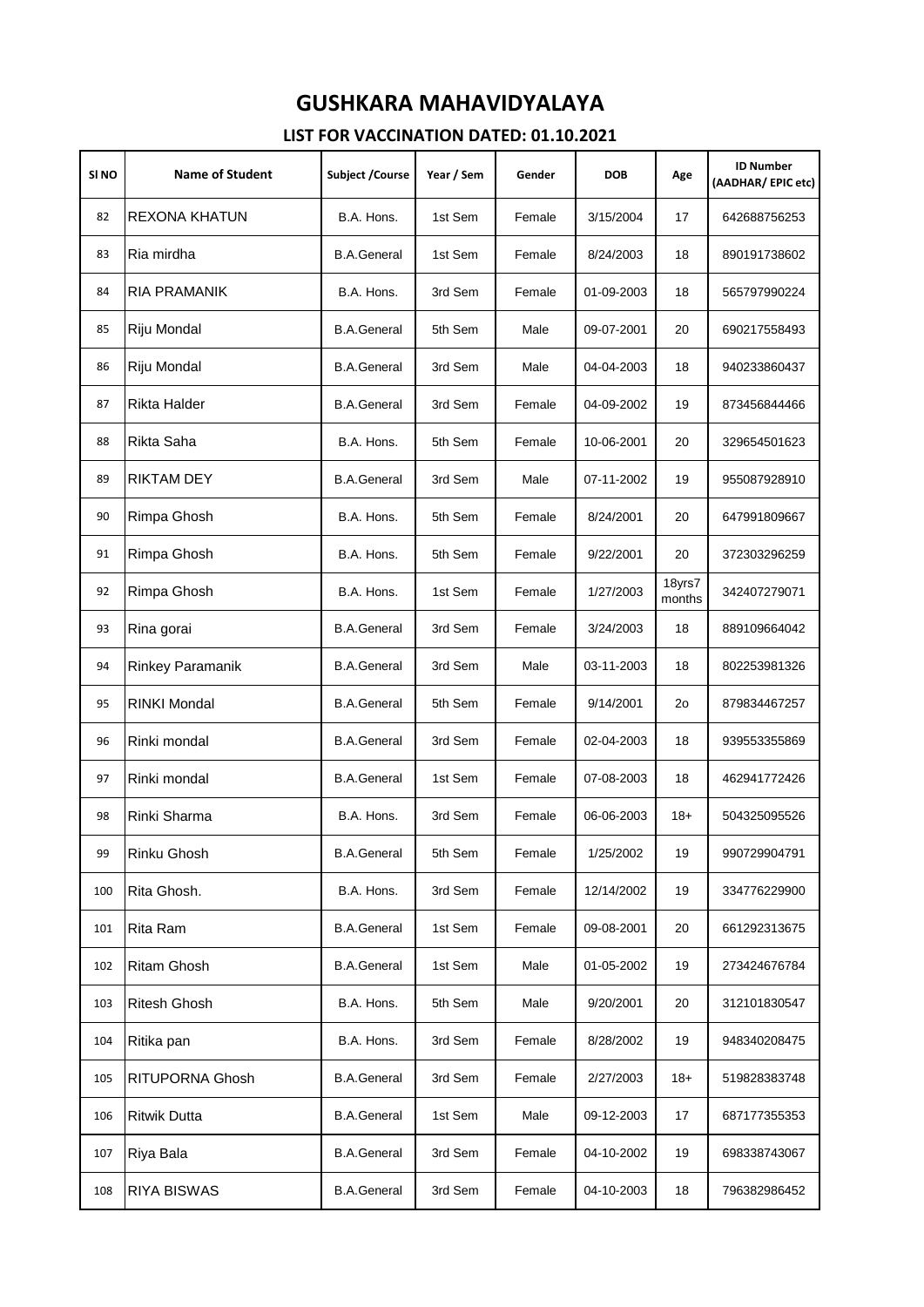| SI NO | <b>Name of Student</b> | Subject / Course     | Year / Sem | Gender | <b>DOB</b> | Age      | <b>ID Number</b><br>(AADHAR/EPIC etc) |
|-------|------------------------|----------------------|------------|--------|------------|----------|---------------------------------------|
| 109   | Riya Das               | B.A. Hons.           | 3rd Sem    | Female | 11-03-2001 | 20       | 858834723928                          |
| 110   | Riya das               | <b>B.A.General</b>   | 1st Sem    | Female | 8/23/2003  | 18       | 794905753600                          |
| 111   | RIYA GARAI             | <b>B.A.General</b>   | 5th Sem    | Male   | 10-09-2001 | 20       | 244574365104                          |
| 112   | Riya Ghosh             | B.A. Hons.           | 1st Sem    | Female | 11/26/2003 | 18       | 233000969568                          |
| 113   | Riya Karmakar          | B.A. Hons.           | 5th Sem    | Female | 11/26/2000 | $20+$    | 999118544582                          |
| 114   | Riya khatun            | B.A. Hons.           | 5th Sem    | Female | 6/20/2021  | 20       | 848804737094                          |
| 115   | Riya Majhi             | <b>B.A.General</b>   | 1st Sem    | Female | 4/29/2002  | 19       | 424414656867                          |
| 116   | Riya Maji              | B.Sc. Hons.          | 1st Sem    | Male   | 08-12-2001 | 19       | 915833237882                          |
| 117   | <b>Riya Malick</b>     | B.A. Hons.           | 3rd Sem    | Female | 05-12-2003 | 18       | 990046642427                          |
| 118   | Riya Mondal            | <b>B.A.General</b>   | 3rd Sem    | Female | 08-07-2002 | 19       | 637485037083                          |
| 119   | Riya Mondal            | <b>B.A.General</b>   | 3rd Sem    | Female | 10-11-2002 | 19       | 734652226933                          |
| 120   | Riya Mondal            | <b>B.A.General</b>   | 3rd Sem    | Female | 10-11-2002 | 19       | 734652226933                          |
| 121   | Riya Mondal            | <b>B.A.General</b>   | 5th Sem    | Female | 2/27/2002  | 20       | 277675501424                          |
| 122   | Riya Murmu             | <b>B.A.General</b>   | 5th Sem    | Male   | 2/27/2000  | 21       | 868410588684                          |
| 123   | Riya Pramanik          | B.A. Hons.           | 1st Sem    | Female | 10/19/2002 | 18       | 396780980437                          |
| 124   | Riya Roy               | <b>B.A.General</b>   | 1st Sem    | Female | 5/24/2004  | 17       | 437626809304                          |
| 125   | <b>Rohit Das</b>       | B.A. Hons.           | 5th Sem    | Male   | 10-03-2000 | $20+$    | 561107487411                          |
| 126   | Rohit hansda           | <b>B.A.General</b>   | 1st Sem    | Male   | 11/23/2003 | 18       | 811008883041                          |
| 127   | Rokia Khatun           | <b>B.A.General</b>   | 5th Sem    | Female | 01-02-1998 | 23       | 574637630160                          |
| 128   | Rowsan Ali Mondal      | <b>B.A.General</b>   | 3rd Sem    | Male   | 10/21/2002 | $18+$    | 871007103201                          |
| 129   | Rubina khatun          | <b>B.A.General</b>   | 3rd Sem    | Female | 05-05-2002 | 18       | 975073454951                          |
| 130   | Rudra Prasad Halder    | B.A. Hons.           | 5th Sem    | Male   | 03-01-2002 | 19       | 242165072268                          |
| 131   | <b>Ruksar Parvin</b>   | <b>B.Sc. General</b> | 1st Sem    | Female | 5/15/2003  | $18+$    | 377309715581                          |
| 132   | Ruksona khatun         | <b>B.A.General</b>   | 1st Sem    | Male   | 9/17/2003  | 18       | 882957849968                          |
| 133   | Rum koner              | <b>B.A.General</b>   | 5th Sem    | Female | 09-06-2001 | 20 years | 256667604042                          |
| 134   | Ruma Barai             | B.A. Hons.           | 1st Sem    | Female | 08-05-2003 | 18       | 470172566102                          |
| 135   | Rumi Mondal            | <b>B.A.General</b>   | 5th Sem    | Male   | 4/17/2001  | 20       | 593669881923                          |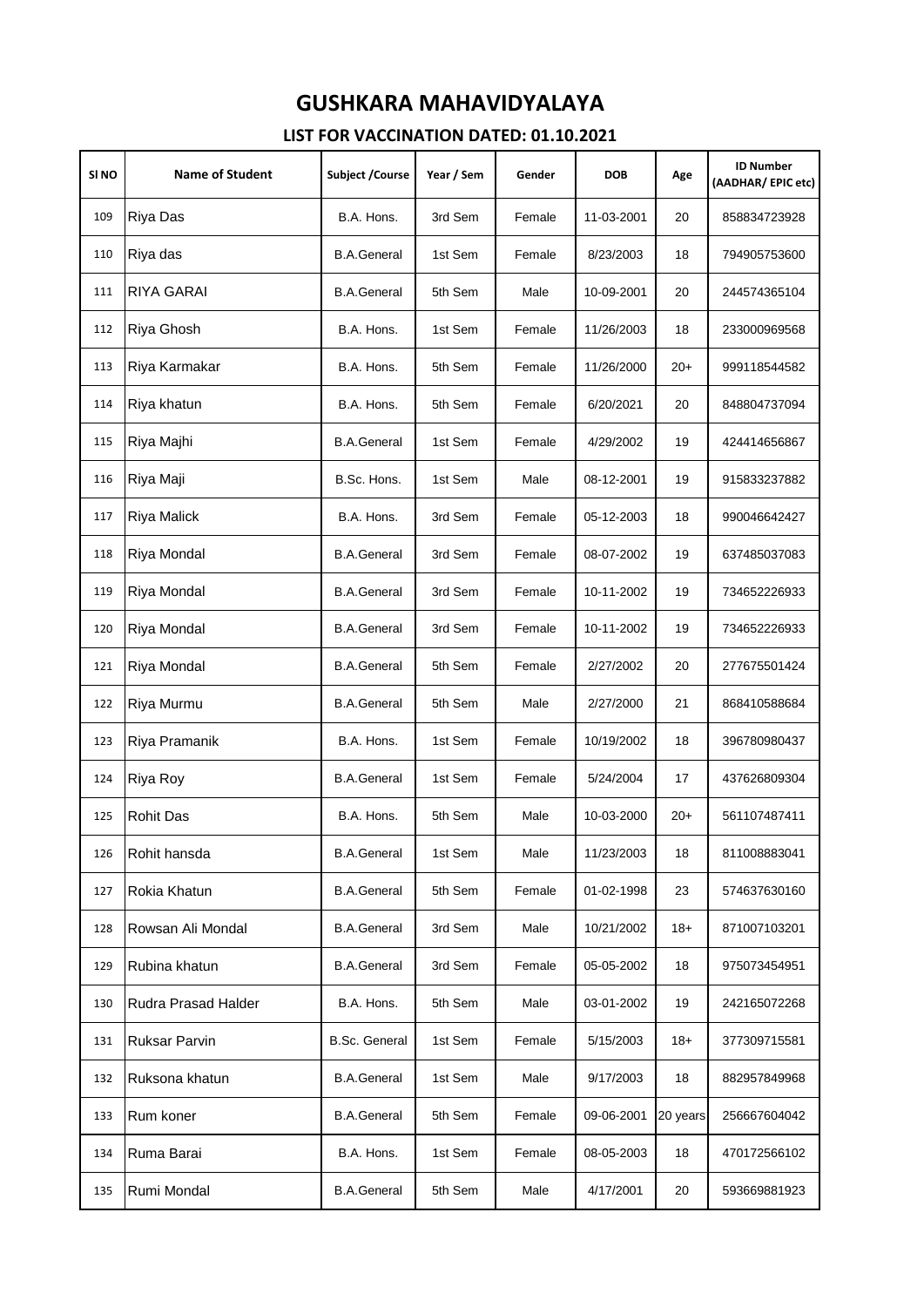| SI <sub>NO</sub> | <b>Name of Student</b> | Subject / Course     | Year / Sem | Gender | <b>DOB</b> | Age                          | <b>ID Number</b><br>(AADHAR/EPIC etc) |
|------------------|------------------------|----------------------|------------|--------|------------|------------------------------|---------------------------------------|
| 136              | Runu Ghosh             | <b>B.A.General</b>   | 3rd Sem    | Female | 6/20/2002  | 19                           | 311272915257                          |
| 137              | Runu Ghosh             | <b>B.A.General</b>   | 3rd Sem    | Female | 6/20/2002  | 19                           | 311272915257                          |
| 138              | Runu Ghosh             | <b>B.A.General</b>   | 3rd Sem    | Male   | 6/20/2002  | 19                           | 311274915257                          |
| 139              | <b>RUPA Ghosh</b>      | <b>B.A.General</b>   | 3rd Sem    | Female | 9/28/2002  | 18                           | 747054933045                          |
| 140              | RUPANTAR THAKURA       | <b>B.Sc. General</b> | 3rd Sem    | Male   | 10/25/2002 | 19                           | 598182662014                          |
| 141              | Rupsha Das             | B.A. Hons.           | 3rd Sem    | Female | 06-04-2002 | 19                           | 249143965590                          |
| 142              | Rupsha Ghosh           | <b>B.A.General</b>   | 1st Sem    | Female | 11/23/2003 | 17                           | 446760382105                          |
| 143              | Rupsha Ghosh           | <b>B.A.General</b>   | 1st Sem    | Female | 11/23/2003 | 17                           | 446760382105                          |
| 144              | RUPSHA MALIK           | B.A. Hons.           | 3rd Sem    | Female | 05-01-2003 | 18                           | 787628597099                          |
| 145              | Rupsona Chowdhury      | <b>B.A.General</b>   | 3rd Sem    | Female | 08-05-2001 | 21                           | 873370166336                          |
| 146              | Rupsona khatun         | <b>B.A.General</b>   | 3rd Sem    | Female | 11/20/2001 | 19                           | 604116490782                          |
| 147              | SABANA SULTANA         | B.A. Hons.           | 3rd Sem    | Female | 06-04-2002 | 19                           | 237331922161                          |
| 148              | sabana sultana         | B.A. Hons.           | 3rd Sem    | Female | 2/20/2003  | 18                           | 987110320023                          |
| 149              | Sabana Yeasmin         | B.A. Hons.           | 3rd Sem    | Female | 7/22/2002  | 19                           | 508388910700                          |
| 150              | Sabila Khatun          | <b>B.A.General</b>   | 1st Sem    | Female | 01-05-2003 | 18                           | 330088899932                          |
| 151              | Sabina Parveen         | <b>B.A.General</b>   | 1st Sem    | Female | 6/22/2002  | $19+$                        | 775509106105                          |
| 152              | Sabira Khatun          | B.A. Hons.           | 3rd Sem    | Female | 2/17/2001  | zuyears<br>7month<br>s 7davs | 989220863221                          |
| 153              | Sabnam parbhin         | <b>B.A.General</b>   | 1st Sem    | Female | 9/25/2021  | 18                           | 999590182553                          |
| 154              | Sadhana Kisku          | B.A. Hons.           | 5th Sem    | Female | 6/26/2002  | 19                           | 856221397355                          |
| 155              | Sagar bagdi            | B.A. Hons.           | 3rd Sem    | Male   | 12/24/2002 | 18                           | 579364742374                          |
| 156              | Sahatunnesa Khatun     | B.A. Hons.           | 1st Sem    | Female | 02-09-2004 | 17                           | 339391383726                          |
| 157              | Saheli Das             | B.A. Hons.           | 1st Sem    | Female | 11/14/2003 | $17+$                        | 553964367060                          |
| 158              | <b>SAHELI KHATUN</b>   | <b>B.A.General</b>   | 1st Sem    | Female | 09-11-2003 | 18                           | 219156049280                          |
| 159              | Saheli Kundu           | B.A. Hons.           | 1st Sem    | Female | 09-09-2003 | 18                           | 300097031918                          |
| 160              | Sahida khatun          | B.A. Hons.           | 5th Sem    | Female | 4/29/2002  | 19                           | 974420253978                          |
| 161              | Sahila khatun          | <b>B.A.General</b>   | 5th Sem    | Female | 02-07-1998 | 23                           | 858410229078                          |
| 162              | Sahina Khatun          | <b>B.A.General</b>   | 5th Sem    | Female | 08-01-2001 | ######                       | 661995605706                          |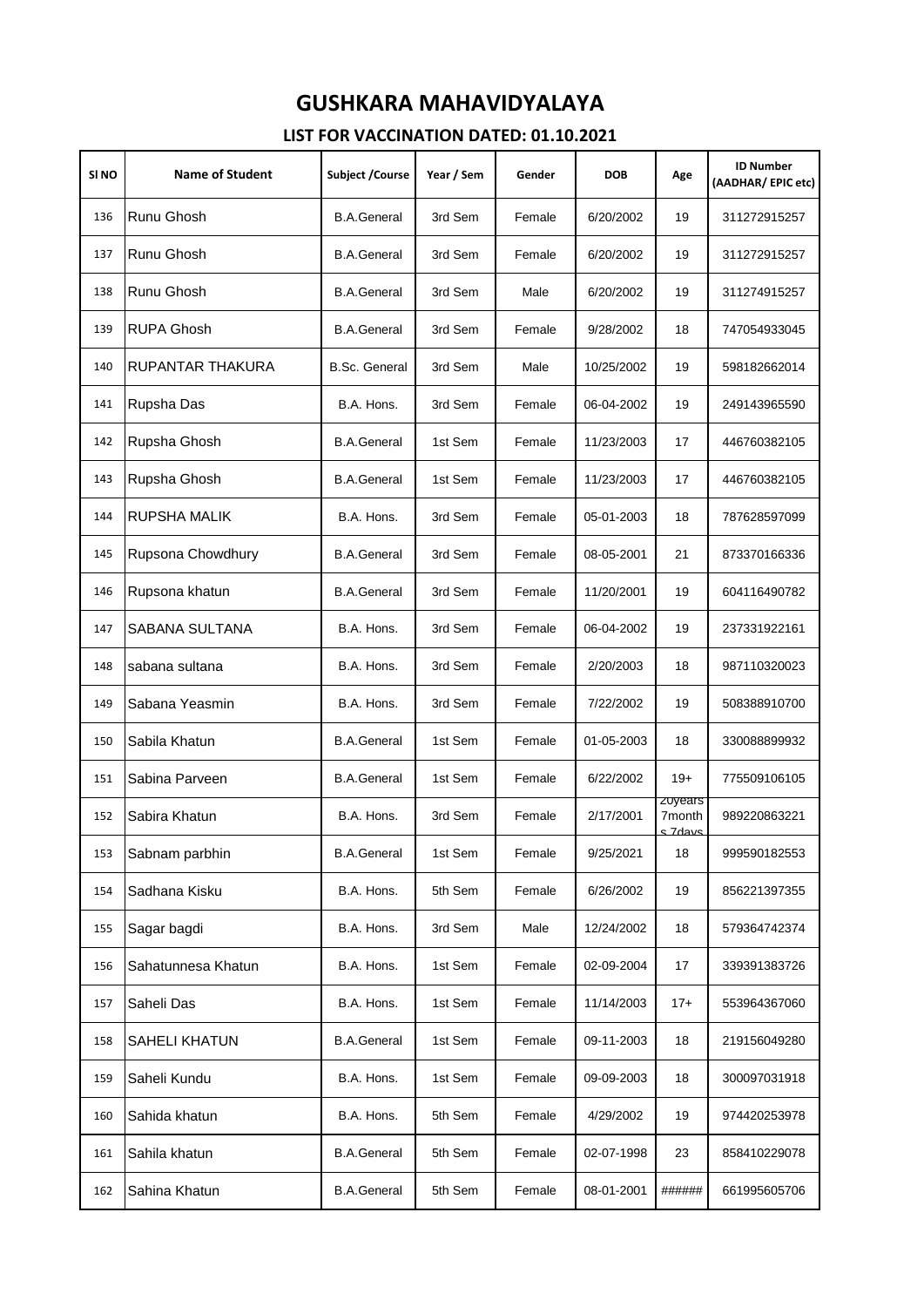| SI <sub>NO</sub> | <b>Name of Student</b>            | Subject / Course   | Year / Sem | Gender | <b>DOB</b> | Age   | <b>ID Number</b><br>(AADHAR/EPIC etc) |
|------------------|-----------------------------------|--------------------|------------|--------|------------|-------|---------------------------------------|
| 163              | Sahina Khatun                     | <b>B.A.General</b> | 5th Sem    | Female | 12-10-2001 | 19    | 320605073210                          |
| 164              | Sahina Khatun                     | <b>B.A.General</b> | 1st Sem    | Female | 6/21/2001  | 20    | 486914475303                          |
| 165              | Sahina parvin                     | B.A. Hons.         | 3rd Sem    | Female | 10/23/2003 | 18    | 722824180938                          |
| 166              | Sahina Sultana                    | <b>B.A.General</b> | 1st Sem    | Female | 11/21/2001 | 19    | 526251974081                          |
| 167              | <b>SAHINA YESMIN</b>              | <b>B.A.General</b> | 5th Sem    | Female | 06-04-2001 | 20    | 807216805231                          |
| 168              | Sahinara khatun                   | <b>B.A.General</b> | 1st Sem    | Female | 07-11-2003 | 18    | 560199847168                          |
| 169              | Saikat Ghosh                      | <b>B.A.General</b> | 1st Sem    | Male   | 1/14/2004  | 18    | 861000282353                          |
| 170              | Saima khatun                      | <b>B.A.General</b> | 1st Sem    | Female | 10-01-2003 | 18    | 623732410513                          |
| 171              | Saira Khatun                      | <b>B.A.General</b> | 5th Sem    | Female | 12-03-2000 | 21    | 931016837725                          |
| 172              | Sajal Sarkar                      | <b>B.A.General</b> | 5th Sem    | Male   | 12-05-2001 | 20    | 294858920845                          |
| 173              | Sakhina khatun                    | <b>B.A.General</b> | 5th Sem    | Female | 04-11-2000 | 21    | 763905342449                          |
| 174              | Sakila Khatun                     | <b>B.A.General</b> | 3rd Sem    | Female | 10/29/2002 | 19    | 249611796261                          |
| 175              | Sakina khatun                     | <b>B.A.General</b> | 1st Sem    | Male   | 5/30/2003  | 18    | 859109992029                          |
| 176              | SALAUDDIN RAHAMAN<br><b>MOLLA</b> | B.Sc. Hons.        | 5th Sem    | Male   | 05-09-1999 | 22    | 711297260142                          |
| 177              | Salehar Khatun                    | B.A. Hons.         | 1st Sem    | Female | 1/31/2003  | 18    | 441818778220                          |
| 178              | <b>SALMA KHATUN</b>               | <b>B.A.General</b> | 3rd Sem    | Female | 05-02-2003 | 18    | 689838314748                          |
| 179              | Salma khatun                      | <b>B.A.General</b> | 3rd Sem    | Male   | 11/25/2002 | $18+$ | 441113330226                          |
| 180              | Samapti Maji                      | <b>B.A.General</b> | 1st Sem    | Female | 12-08-2001 | 18    | 631102470524                          |
| 181              | SAMARPITA KUNDU                   | B.A. Hons.         | 1st Sem    | Female | 8/27/2003  | 18    | 631602933798                          |
| 182              | Sambhu karma kar                  | <b>B.A.General</b> | 3rd Sem    | Male   | 11-05-2001 | 20    | 887394525702                          |
| 183              | Samima Islam                      | B.A. Hons.         | 3rd Sem    | Female | 7/14/2003  | 18    | 234913536856                          |
| 184              | Samir bauri                       | B.A. Hons.         | 3rd Sem    | Male   | 06-11-2003 | 18    | 646988734422                          |
| 185              | Samirul sk                        | B.A. Hons.         | 5th Sem    | Male   | 02-08-2000 | 21    | 543379051242                          |
| 186              | Samrat Ghosh                      | B.A. Hons.         | 5th Sem    | Male   | 9/21/2021  | 20    | 339812615516                          |
| 187              | Samrine nufrose                   | <b>B.A.General</b> | 1st Sem    | Female | 11-11-2001 | 18    | 576949350539                          |
| 188              | Samsura Khatun                    | B.A. Hons.         | 5th Sem    | Female | 12-01-2001 | 19    | 405926315056                          |
| 189              | Samyabrata chattopadhyay          | B.A. Hons.         | 1st Sem    | Male   | 12/24/2003 | $17+$ | 929622202525                          |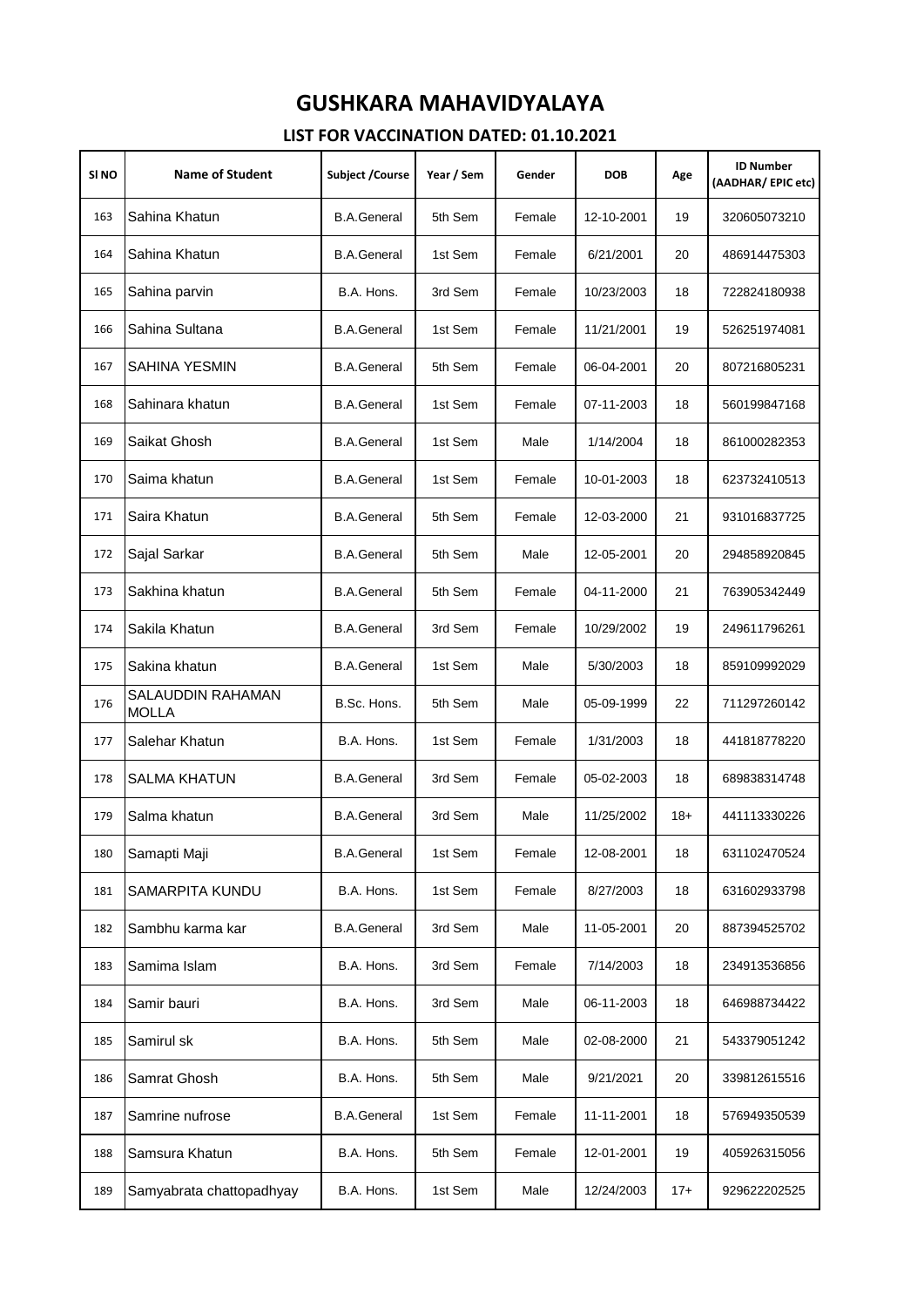| SI NO | <b>Name of Student</b> | <b>Subject /Course</b> | Year / Sem | Gender | <b>DOB</b> | Age   | <b>ID Number</b><br>(AADHAR/EPIC etc) |
|-------|------------------------|------------------------|------------|--------|------------|-------|---------------------------------------|
| 190   | Sanchita Biswas        | B.A. Hons.             | 5th Sem    | Female | 08-02-2002 | 19    | 465591635671                          |
| 191   | Sanchita Garai         | B.A. Hons.             | 1st Sem    | Female | 01-11-2003 | 18    | 498690504672                          |
| 192   | Sanchita Ghosh         | <b>B.A.General</b>     | 1st Sem    | Female | 3/20/2004  | $17+$ | 546603048399                          |
| 193   | Sangita Bairagya       | <b>B.A.General</b>     | 1st Sem    | Female | 9/16/2003  | 18    | 452420467932                          |
| 194   | SANGITA GOSWAMI        | <b>B.A.General</b>     | 3rd Sem    | Female | 5/31/2002  | 19    | 644122437567                          |
| 195   | Sangita hembram        | <b>B.A.General</b>     | 1st Sem    | Female | 05-06-2003 | $18+$ | 666112657056                          |
| 196   | Sangita Mondal         | B.A. Hons.             | 3rd Sem    | Female | 11-06-2002 | 18    | 652452679058                          |
| 197   | Sangita saha           | <b>B.A.General</b>     | 5th Sem    | Female | 3/18/2000  | 21    | 715773116476                          |
| 198   | Sanjana Ghosh          | B.A. Hons.             | 5th Sem    | Female | 03-12-2002 | 19    | 502885317083                          |
| 199   | Sanjona khatun         | <b>B.A.General</b>     | 3rd Sem    | Female | 7/30/2003  | 18    | 248344573544                          |
| 200   | Sanjoy Das             | <b>B.A.General</b>     | 5th Sem    | Male   | 10-04-2000 | 20    | 312317784795                          |
| 201   | SANJOY Ghosh           | B.A. Hons.             | 3rd Sem    | Male   | 4/23/2003  | 18    | 707417286449                          |
| 202   | Sanju Mondal           | <b>B.A.General</b>     | 3rd Sem    | Male   | 05-03-2001 | 20    | 419172558671                          |
| 203   | Sanju Mondal           | <b>B.A.General</b>     | 3rd Sem    | Male   | 05-03-2001 | 20    | 419172558671                          |
| 204   | Sanjukta Ghosh         | B.A. Hons.             | 3rd Sem    | Female | 09-12-2002 | 19    | 307497976177                          |
| 205   | Santana Bauri          | <b>B.A.General</b>     | 5th Sem    | Female | 11/22/2001 | 19    | 368700722780                          |
| 206   | Santanu Debsharma      | B.Sc. Hons.            | 1st Sem    | Male   | 7/26/2003  | 18    | 576229988391                          |
| 207   | <b>SANTOSH DAS</b>     | <b>B.A.General</b>     | 3rd Sem    | Male   | 6/24/2002  | 19    | 228995010096                          |
| 208   | Santosh murmu          | <b>B.A.General</b>     | 3rd Sem    | Male   | 10/28/2001 | 19.11 | 964845780094                          |
| 209   | Santosh sardar         | <b>B.A.General</b>     | 5th Sem    | Male   | 6/17/2000  | $20+$ | 418201304986                          |
| 210   | Santu Ghosh            | <b>B.A.General</b>     | 1st Sem    | Male   | 11/19/2003 | 18    | 594934349209                          |
| 211   | <b>SANTU KONRA</b>     | B.A. Hons.             | 1st Sem    | Male   | 10-09-2003 | 18    | 256153615946                          |
| 212   | <b>SANTU PATRA</b>     | <b>B.A.General</b>     | 5th Sem    | Male   | 08-03-2000 | $21+$ | 447554178445                          |
| 213   | Santwana Ghosh         | <b>B.A.General</b>     | 5th Sem    | Female | 3/19/2002  | $19+$ | 394920410599                          |
| 214   | Sanu Ankure            | <b>B.A.General</b>     | 3rd Sem    | Male   | 9/29/2002  | 19    | 947446622157                          |
| 215   | Saraswati Soren        | <b>B.A.General</b>     | 1st Sem    | Female | 1/19/2021  | 18    | 536415133587                          |
| 216   | Sarlin parvin          | <b>B.A.General</b>     | 1st Sem    | Female | 10/24/2003 | 18    | 893028640508                          |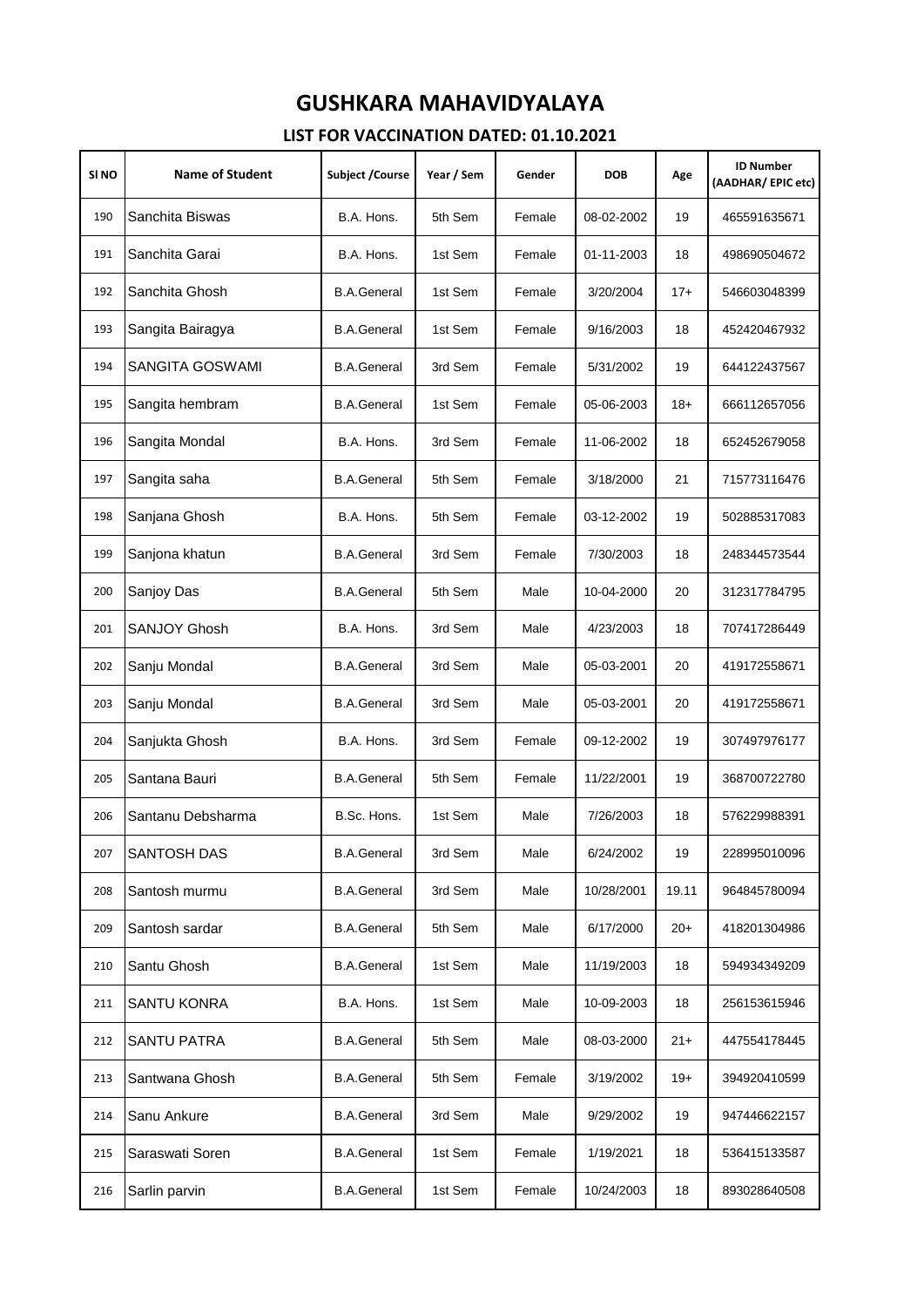| SI NO | <b>Name of Student</b>             | <b>Subject /Course</b> | Year / Sem | Gender | <b>DOB</b> | Age          | <b>ID Number</b><br>(AADHAR/EPIC etc) |
|-------|------------------------------------|------------------------|------------|--------|------------|--------------|---------------------------------------|
| 217   | Sarmila das                        | B.A. Hons.             | 3rd Sem    | Female | 04-10-2002 | 19           | 759365853711                          |
| 218   | <b>SARMISTHA BALA</b>              | B.A. Hons.             | 1st Sem    | Female | 8/18/2003  | 18           | 726567882752                          |
| 219   | Sarthak Das                        | <b>B.A.General</b>     | 1st Sem    | Male   | 09-07-2002 | 19           | 591256340109                          |
| 220   | Sarup Garai                        | <b>B.A.General</b>     | 5th Sem    | Male   | 01-04-2001 | 20           | 567815682969                          |
| 221   | Sasthi Das                         | <b>B.A.General</b>     | 1st Sem    | Male   | 2/22/2004  | 17           | 688851658539                          |
| 222   | Sathi Das Bairagya                 | B.A. Hons.             | 1st Sem    | Female | 01-03-2004 | 17           | 831758185062                          |
| 223   | Sathi Maji                         | <b>B.A.General</b>     | 3rd Sem    | Female | 05-08-2001 | 18           | 308374                                |
| 224   | Sathi Pal                          | <b>B.A.General</b>     | 5th Sem    | Female | 06-08-2001 | $20+$        | 598639150208                          |
| 225   | Sathi Pal                          | <b>B.A.General</b>     | 5th Sem    | Female | 06-08-2001 | 20           | 598639150208                          |
| 226   | Sathi Singh                        | <b>B.A.General</b>     | 1st Sem    | Female | 9/24/2003  | 18           | 612261286750                          |
| 227   | <b>SATI METE</b>                   | <b>B.A.General</b>     | 1st Sem    | Female | 08-05-2003 | 18           | 274867315008                          |
| 228   | Sayak Maji                         | <b>B.A.General</b>     | 1st Sem    | Male   | 09-09-2003 | 18           | 540211300026                          |
| 229   | Sayan Mondal                       | B.Sc. Hons.            | 1st Sem    | Female | 8/21/2003  | 18           | 525647085889                          |
| 230   | Sayan pal                          | <b>B.A.General</b>     | 3rd Sem    | Male   | 8/19/2001  | 20           | 951454794878                          |
| 231   | Sayandeep Pal                      | <b>B.A.General</b>     | 3rd Sem    | Male   | 10/23/2002 | 19           | 545321303484                          |
| 232   | Sayani Mondal                      | B.A. Hons.             | 5th Sem    | Female | 6/15/2001  | 20           | 581445504703                          |
| 233   | <b>SAYANTANI BANERJEE</b>          | B.A. Hons.             | 3rd Sem    | Female | 4/16/2003  | 18           | 526088687332                          |
| 234   | Seikh Abdul Aziz                   | <b>B.A.General</b>     | 1st Sem    | Male   | 02-03-2003 | 18           | 549602131444                          |
| 235   | Sekh Suman                         | B.A. Hons.             | 1st Sem    | Male   | 11/27/2003 | 18           | 718672488282                          |
| 236   | Serina khatun                      | <b>B.A.General</b>     | 1st Sem    | Female | 6/25/2003  | 18           | 351305410183                          |
| 237   | Shahanaj Khatun                    | <b>B.A.General</b>     | 1st Sem    | Female | 12/14/2003 | 17+year<br>s | 814763549506                          |
| 238   | Shahika Sultana                    | <b>B.A.General</b>     | 3rd Sem    | Female | 08-05-2002 | 19           | 783758219482                          |
| 239   | Shaik Samirul Haque                | <b>B.A.General</b>     | 1st Sem    | Male   | 01-10-2003 | 18           | 944497476072                          |
| 240   | Shammi Jahan Khatun                | B.A. Hons.             | 5th Sem    | Female | 11-05-2000 | 20           | 684195299119                          |
| 241   | SHAMS AHAMEDUDDIN<br><b>MONDAL</b> | <b>B.A.General</b>     | 1st Sem    | Male   | 4/30/1996  | 25           | 822104333035                          |
| 242   | Shankar Maji                       | <b>B.A.General</b>     | 3rd Sem    | Male   | 12/18/2000 | 21           | 827755185771                          |
| 243   | SHANKAR PRASAD Ghosh               | <b>B.A.General</b>     | 1st Sem    | Male   | 8/30/2003  | 18           | 839553963346                          |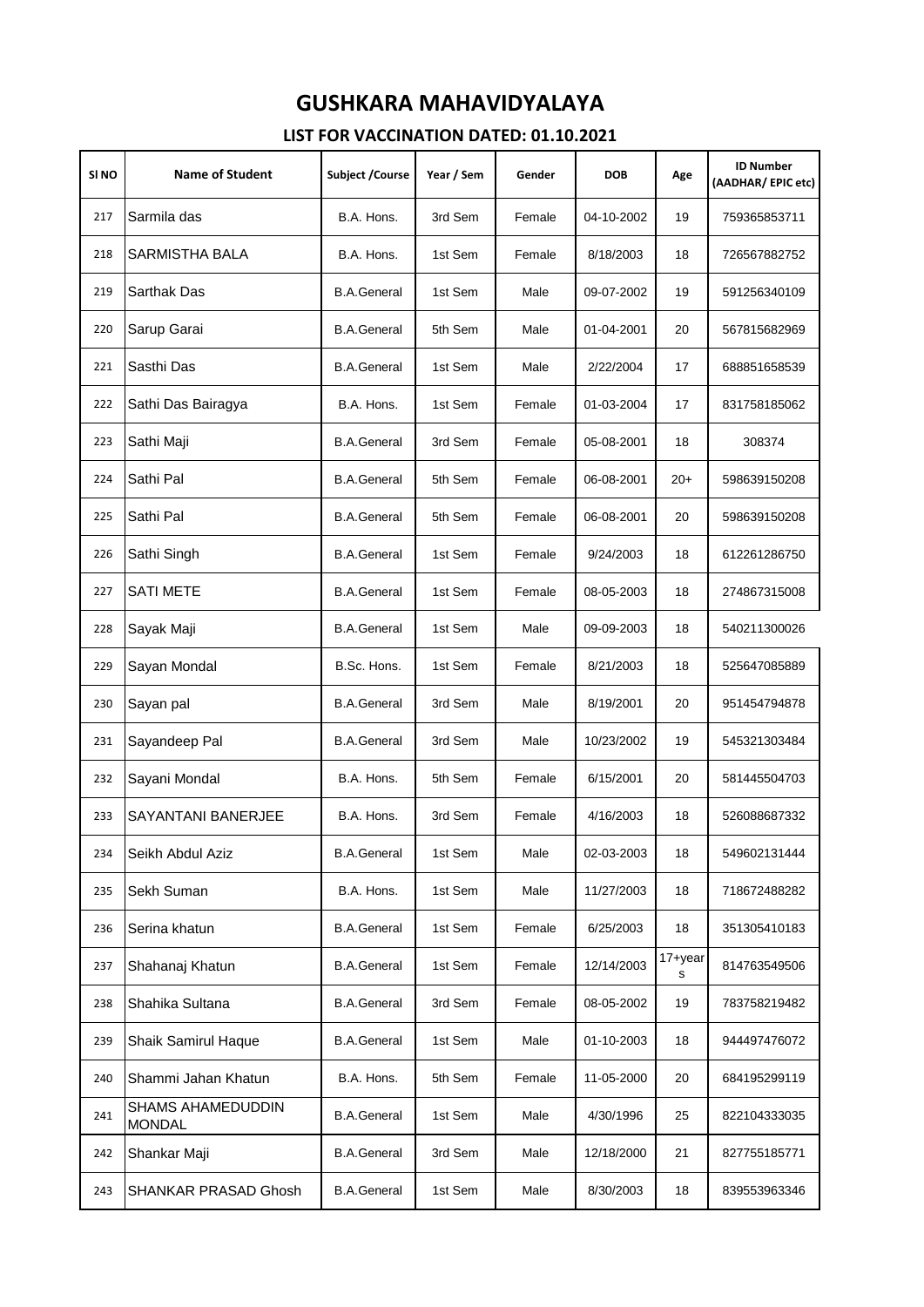| SI <sub>NO</sub> | <b>Name of Student</b> | Subject / Course     | Year / Sem | Gender | <b>DOB</b> | Age                     | <b>ID Number</b><br>(AADHAR/EPIC etc) |
|------------------|------------------------|----------------------|------------|--------|------------|-------------------------|---------------------------------------|
| 244              | Sharmila biswas        | <b>B.A.General</b>   | 1st Sem    | Female | 01-07-2003 | 19                      | 988379810890                          |
| 245              | Sharmila biswas        | <b>B.A.General</b>   | 3rd Sem    | Female | 6/16/2002  | $19+$                   | 684106395564                          |
| 246              | Sheuli Mete            | B.A. Hons.           | 5th Sem    | Female | 5/14/2001  | 20                      | 847382440233                          |
| 247              | Shibam Mondal          | <b>B.A.General</b>   | 1st Sem    | Male   | 07-10-2003 | 18                      | 201641111454                          |
| 248              | Shibu Bairagya         | B.A. Hons.           | 5th Sem    | Male   | 12/28/2001 | $19+$                   | 468641702876                          |
| 249              | Shilpa Ghosh           | B.A. Hons.           | 3rd Sem    | Female | 11-04-2001 | 19                      | 705851035427                          |
| 250              | SHILPA MONDAL          | <b>B.Sc. General</b> | 3rd Sem    | Female | 3/19/2003  | าช years<br>6<br>months | 261717619095                          |
| 251              | Shilpi mondal          | <b>B.A.General</b>   | 1st Sem    | Female | 11-07-2003 | 18                      | 929288902852                          |
| 252              | Shilpita Halder        | <b>B.A.General</b>   | 3rd Sem    | Female | 09-12-2003 | 18                      | 674564431406                          |
| 253              | Shipra dutta           | B.A. Hons.           | 3rd Sem    | Female | 8/18/2021  | 19                      | 267432840788                          |
| 254              | Shipra Mallick         | <b>B.A.General</b>   | 5th Sem    | Female | 12-10-2000 | 20                      | 656338839775                          |
| 255              | Shirin Abida           | B.Sc. Hons.          | 1st Sem    | Female | 8/21/2004  | 17                      | 720672308306                          |
| 256              | Shiuli Haldar          | B.A. Hons.           | 1st Sem    | Female | 11-06-2003 | 18                      | 671738283675                          |
| 257              | Shiuli khatun          | B.Sc. Hons.          | 5th Sem    | Female | 7/21/2001  | 20                      | 915330375076                          |
| 258              | SHOVAN DEV Ghosh       | <b>B.A.General</b>   | 3rd Sem    | Male   | 12-07-2000 | 21                      | 375748647249                          |
| 259              | Shrabani Ghosh         | B.A. Hons.           | 3rd Sem    | Female | 12/17/2001 | 20                      | 580661826997                          |
| 260              | Shrabani kush Mete     | <b>B.A.General</b>   | 3rd Sem    | Female | 8/13/2003  | 18                      | 427862753175                          |
| 261              | Shrabani majhi         | <b>B.A.General</b>   | 3rd Sem    | Female | 9/17/2002  | 19                      | 545736331518                          |
| 262              | Shraboni Das           | <b>B.A.General</b>   | 5th Sem    | Female | 7/18/2001  | 20                      | 658911382446                          |
| 263              | Shraboni khatun        | <b>B.A.General</b>   | 5th Sem    | Female | 11-01-2001 | 20                      | 553441612972                          |
| 264              | <b>SHRABONI MAJHI</b>  | <b>B.A.General</b>   | 3rd Sem    | Female | 08-05-2002 | 19                      | 217290690365                          |
| 265              | Shraboni Mondal        | B.A. Hons.           | 1st Sem    | Female | 7/31/2003  | 18                      | 628417958061                          |
| 266              | Shreya chakraborty     | B.A. Hons.           | 1st Sem    | Female | 08-04-2021 | 18                      | 308642071363                          |
| 267              | Shreya sam             | B.A. Hons.           | 3rd Sem    | Female | 10-04-2002 | $19+$                   | 216339824110                          |
| 268              | Shruti Mondal          | B.A. Hons.           | 1st Sem    | Female | 3/23/2004  | 17                      | 716513184666                          |
| 269              | SHUBHADIP PAL          | <b>B.A.General</b>   | 3rd Sem    | Male   | 07-04-2002 | 19                      | 754898118892                          |
| 270              | Shubhadip Pathak       | B.Sc. Hons.          | 1st Sem    | Male   | 2/25/2004  | $17+$                   | 722399062346                          |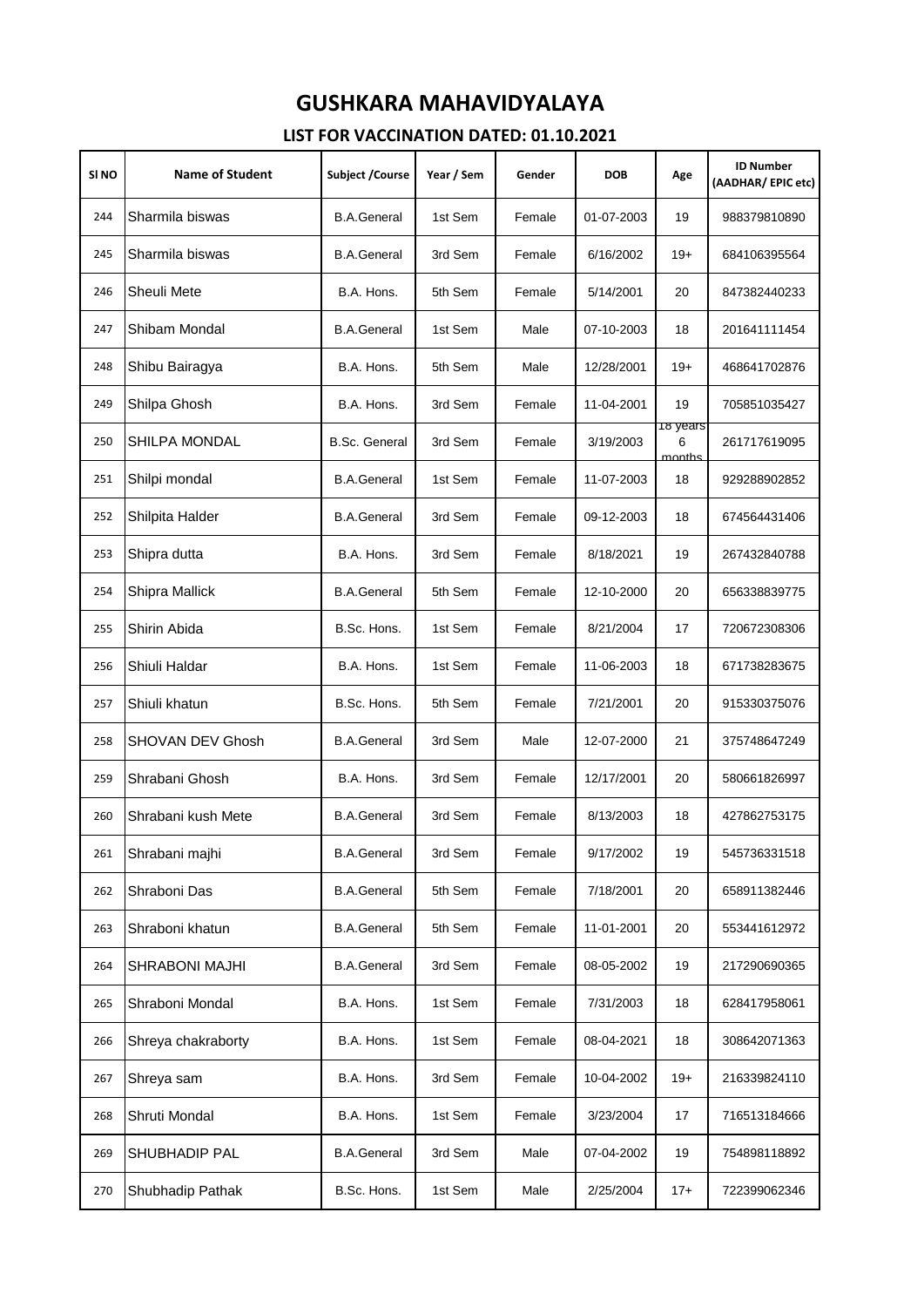| SI <sub>NO</sub> | <b>Name of Student</b> | <b>Subject /Course</b> | Year / Sem | Gender | <b>DOB</b> | Age   | <b>ID Number</b><br>(AADHAR/EPIC etc) |
|------------------|------------------------|------------------------|------------|--------|------------|-------|---------------------------------------|
| 271              | Shubhrajit Mishra      | <b>B.A.General</b>     | 5th Sem    | Male   | 09-11-2001 | 20    | 642463440355                          |
| 272              | Shukla das             | <b>B.A.General</b>     | 1st Sem    | Female | 12/28/2003 | 18    | 259421067987                          |
| 273              | <b>SHUVENDU PATRA</b>  | B.A. Hons.             | 5th Sem    | Male   | 11/22/2001 | $19+$ | 888088029620                          |
| 274              | Shyam sundar karmakar  | <b>B.A.General</b>     | 1st Sem    | Male   | 11/26/2003 | 17    | 957798837617                          |
| 275              | Shyamal Kumar baske    | <b>B.A.General</b>     | 1st Sem    | Male   | 11-03-1999 | 22    | 627307460850                          |
| 276              | SIBNATH DAS            | B.A. Hons.             | 3rd Sem    | Male   | 12-08-2002 | 18    | 412101080408                          |
| 277              | Sikha mondal           | <b>B.A.General</b>     | 5th Sem    | Female | 08-11-2000 | 20    | 587253429999                          |
| 278              | Silpa Khan             | B.A. Hons.             | 3rd Sem    | Female | 10-02-2002 | $18+$ | 625595730995                          |
| 279              | Sima Ghosh             | <b>B.A.General</b>     | 3rd Sem    | Female | 4/22/2002  | 19    | 767560010476                          |
| 280              | SIMA KHAN              | <b>B.A.General</b>     | 5th Sem    | Female | 02-11-2002 | 19    | 261332842199                          |
| 281              | Sima Mondal            | B.A. Hons.             | 3rd Sem    | Female | 9/28/2003  | 18    | 482383002768                          |
| 282              | Sirshendu Pal          | B.A. Hons.             | 5th Sem    | Male   | 2/19/2002  | 19    | 422600750375                          |
| 283              | Sk Abu Bakkar          | B.A. Hons.             | 3rd Sem    | Male   | 07-12-2002 | $18+$ | 592331315620                          |
| 284              | Sk Ajahar              | B.A. Hons.             | 5th Sem    | Male   | 9/20/2001  | 20    | 808577736653                          |
| 285              | Sk Akbar               | <b>B.A.General</b>     | 3rd Sem    | Male   | 04-03-2000 | 21    | 289866961096                          |
| 286              | SK ALTAF ALI           | B.A. Hons.             | 3rd Sem    | Male   | 1/27/2003  | $19+$ | 605966650041                          |
| 287              | <b>SK ASIRUL</b>       | <b>B.A.General</b>     | 3rd Sem    | Male   | 8/16/2002  | 19    | 766986622819                          |
| 288              | Sk Azharuddin          | B.Sc. Hons.            | 3rd Sem    | Male   | 11/23/2001 | $19+$ | 576841378659                          |
| 289              | Sk Badrul Alam         | <b>B.A.General</b>     | 3rd Sem    | Male   | 2/25/2000  | 21    | 942563068846                          |
| 290              | <b>SK BAHARUDDIN</b>   | <b>B.A.General</b>     | 3rd Sem    | Male   | 05-04-2002 | 19    | 230655305660                          |
| 291              | Sk Eaktiyar ali        | <b>B.A.General</b>     | 1st Sem    | Male   | 01-01-2000 | 21    | 827855761800                          |
| 292              | Sk GISAN ALI           | <b>B.A.General</b>     | 5th Sem    | Male   | 12/23/2000 | $20+$ | 292853274422                          |
| 293              | SK Habibulla Haque     | <b>B.A.General</b>     | 5th Sem    | Male   | 5/19/1999  | 21    | 506220411347                          |
| 294              | SK HAFIJUL HAQUE       | <b>B.A.General</b>     | 3rd Sem    | Male   | 10/30/2002 | $18+$ | 828291691678                          |
| 295              | Sk Ijaj Ahamed         | <b>B.A.General</b>     | 3rd Sem    | Male   | 04-03-2002 | 19    | 311320025106                          |
| 296              | Sk ljaj Ahmed          | <b>B.A.General</b>     | 3rd Sem    | Male   | 04-03-2002 | 19    | 311320025106                          |
| 297              | Sk ismail              | B.Com. Hons.           | 3rd Sem    | Male   | 08-12-2001 | 19    | 809136986606                          |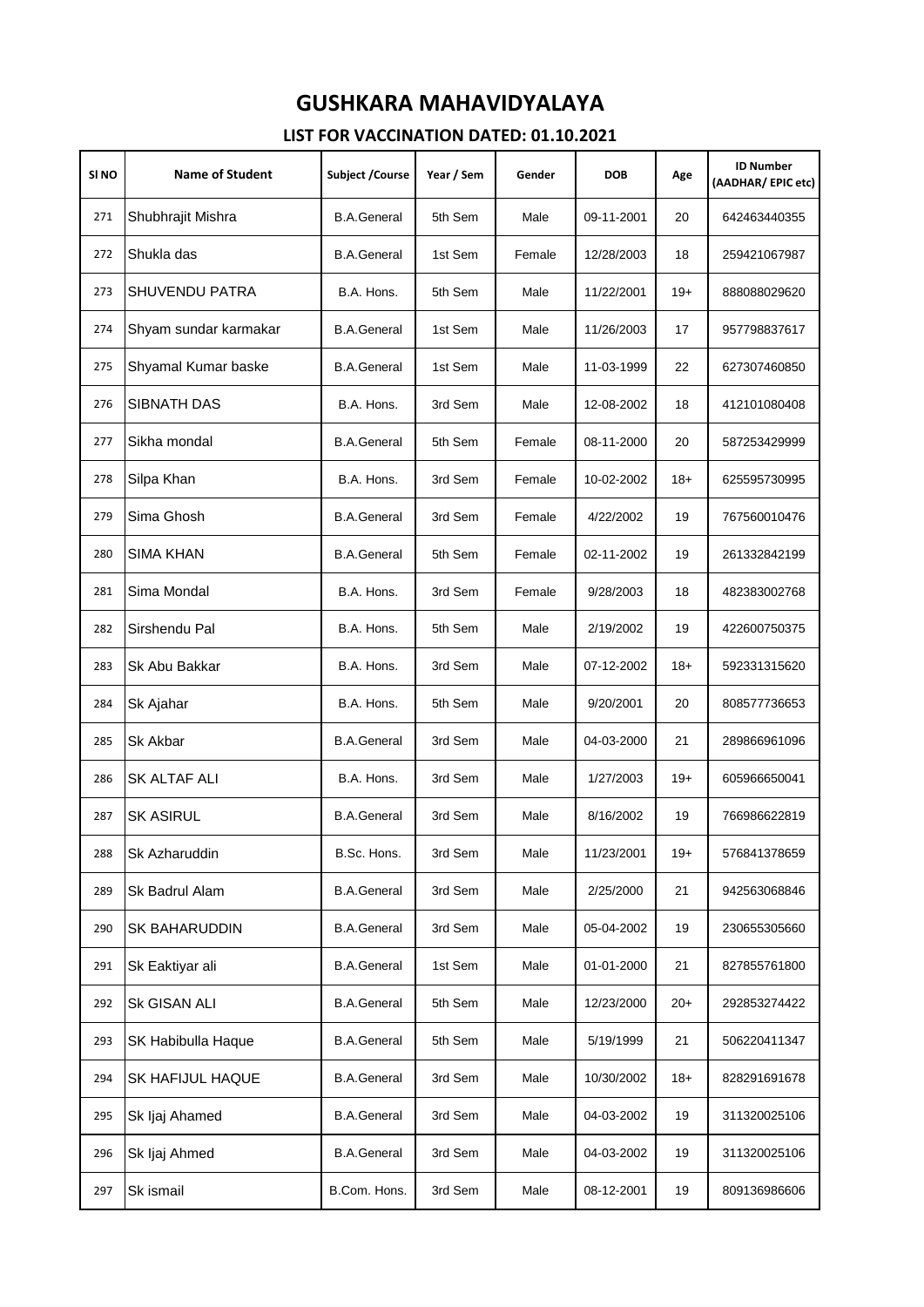| SI NO | <b>Name of Student</b>  | Subject / Course   | Year / Sem | Gender | <b>DOB</b> | Age   | <b>ID Number</b><br>(AADHAR/EPIC etc) |
|-------|-------------------------|--------------------|------------|--------|------------|-------|---------------------------------------|
| 298   | <b>SK JAHIRUDDIN</b>    | <b>B.A.General</b> | 5th Sem    | Female | 07-05-2001 | 20    | 704931959154                          |
| 299   | Sk JLIL                 | <b>B.A.General</b> | 1st Sem    | Male   | 2/18/2003  | 18    | 704979181774                          |
| 300   | <b>SK KADIR</b>         | <b>B.A.General</b> | 5th Sem    | Male   | 02-03-2001 | 20    | 279325092123                          |
| 301   | SK LALCHAND BADSHA      | <b>B.A.General</b> | 3rd Sem    | Male   | 11-03-2000 | 20    | 889370083726                          |
| 302   | Sk Mahim Raj            | <b>B.A.General</b> | 3rd Sem    | Male   | 12/20/2002 | 19    | 260936260231                          |
| 303   | Sk Manjur Ahammed       | <b>B.A.General</b> | 3rd Sem    | Male   | 6/22/2001  | 20    | 329393446921                          |
| 304   | Sk Masood Rana          | <b>B.A.General</b> | 3rd Sem    | Male   | 01-02-2002 | 19    | 574345145160                          |
| 305   | <b>SK MD IBRAHIM</b>    | <b>B.A.General</b> | 1st Sem    | Male   | 03-06-1997 | 24    | 747043979456                          |
| 306   | SK Md Meraj             | <b>B.A.General</b> | 5th Sem    | Male   | 05-02-1997 | 24    | 942523863742                          |
| 307   | Sk Miraj                | <b>B.A.General</b> | 5th Sem    | Male   | 11-01-2001 | 20    | 615248657598                          |
| 308   | <b>SK MOHIDUL ISLAM</b> | <b>B.A.General</b> | 3rd Sem    | Male   | 04-04-2003 | 18    | 805957994206                          |
| 309   | Sk mosaraf              | <b>B.A.General</b> | 1st Sem    | Male   | 01-07-2002 | 19    | 466427513509                          |
| 310   | Sk mujahidul islam      | <b>B.A.General</b> | 1st Sem    | Male   | 5/18/2003  | 18    | 756360525740                          |
| 311   | Sk Najmul Haque         | B.Sc. Hons.        | 3rd Sem    | Male   | 10-08-2002 | $18+$ | 703975688932                          |
| 312   | Sk Nasim                | <b>B.A.General</b> | 3rd Sem    | Male   | 8/29/2000  | 21    | 458405636086                          |
| 313   | <b>Sk Nazir Ahammed</b> | B.A. Hons.         | 1st Sem    | Male   | 6/20/2003  | 18    | 580511612432                          |
| 314   | Sk Nazrul Islam         | <b>B.A.General</b> | 1st Sem    | Male   | 10/24/2002 | 18    | 392117478829                          |
| 315   | Sk Nurul Hasan          | <b>B.A.General</b> | 1st Sem    | Male   | 9/15/2000  | 21    | 360402172516                          |
| 316   | Sk parvej newaj         | B.A. Hons.         | 3rd Sem    | Male   | 1/21/2003  | 18    | 678989687006                          |
| 317   | Sk Rahul                | <b>B.A.General</b> | 3rd Sem    | Male   | 11/13/2002 | $18+$ | 408252466783                          |
| 318   | Sk Rajesh               | B.A. Hons.         | 5th Sem    | Male   | 01-01-2001 | 20    | 624908615465                          |
| 319   | Sk Rajibul              | <b>B.A.General</b> | 1st Sem    | Male   | 3/25/2002  | 19    | 438918521951                          |
| 320   | Sk Ramiz                | <b>B.A.General</b> | 3rd Sem    | Male   | 05-10-2000 | 21    | 527719469192                          |
| 321   | Sk Rofiul haque         | <b>B.A.General</b> | 5th Sem    | Male   | 11-05-2001 | 19    | 940159331415                          |
| 322   | Sk Saifuddin            | Teaching staff     |            | Male   | 06.06.1993 | 28    | 481194503512                          |
| 323   | Sk Sanowar Ali          | <b>B.A.General</b> | 5th Sem    | Male   | 09-06-2002 | 20    | 285167011227                          |
| 324   | Sk Sariyatulla          | B.Sc. Hons.        | 3rd Sem    | Male   | 6/30/2001  | $20+$ | 545676951664                          |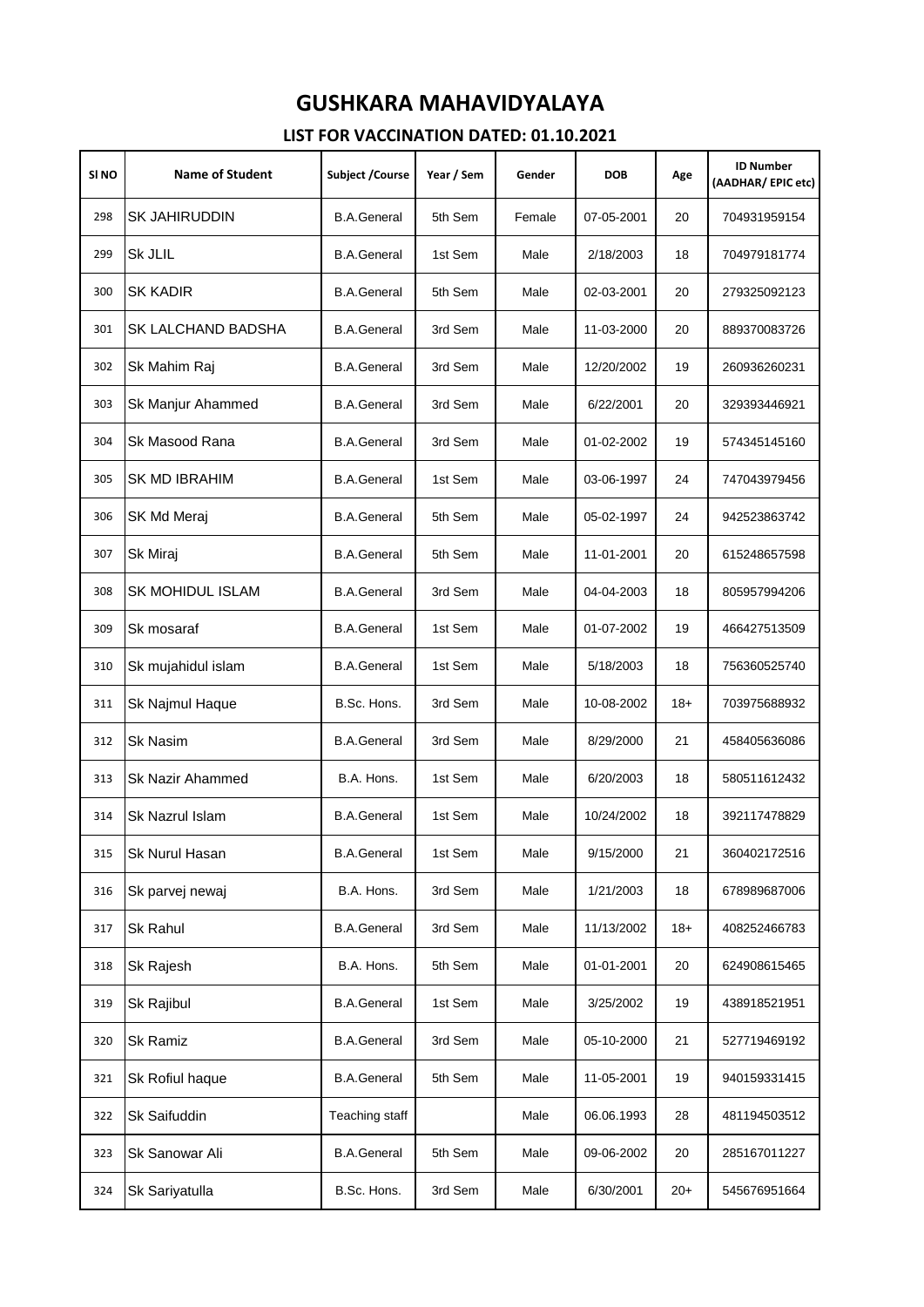| SI NO | <b>Name of Student</b>   | Subject / Course     | Year / Sem | Gender | <b>DOB</b> | Age   | <b>ID Number</b><br>(AADHAR/EPIC etc) |
|-------|--------------------------|----------------------|------------|--------|------------|-------|---------------------------------------|
| 325   | SK SOUKAT ALI            | B.A. Hons.           | 3rd Sem    | Male   | 1/26/2002  | 19    | 230734766042                          |
| 326   | Sk Suman                 | <b>B.A.General</b>   | 3rd Sem    | Male   | 05-03-2003 | 19    | 289957794263                          |
| 327   | <b>SK TABIR AHAMED</b>   | <b>B.A.General</b>   | 3rd Sem    | Male   | 03-04-2002 | 19    | 431347333270                          |
| 328   | Sk yusuf                 | <b>B.A.General</b>   | 1st Sem    | Male   | 9/24/2021  | 18    | 673565717286                          |
| 329   | Sk yusuf                 | <b>B.A.General</b>   | 1st Sem    | Male   | 06-12-2003 | 18    | 673565717286                          |
| 330   | Sk yusuf                 | <b>B.A.General</b>   | 1st Sem    | Male   | 06-12-2003 | 18    | 673565717286                          |
| 331   | <b>SMRITI Ghosh</b>      | B.Sc. Hons.          | 3rd Sem    | Female | 04-08-2001 | 20    | 775078370796                          |
| 332   | Smriti khatun            | <b>B.A.General</b>   | 1st Sem    | Female | 05-01-2004 | 17    | 890669751510                          |
| 333   | Smritikana Bhattacharyya | B.A. Hons.           | 5th Sem    | Female | 10/19/2001 | $19+$ | 461106971794                          |
| 334   | Snahasis mondal          | <b>B.Sc. General</b> | 3rd Sem    | Male   | 12/23/2001 | 19    | 642019056403                          |
| 335   | Snahasis mondal          | <b>B.Sc. General</b> | 3rd Sem    | Male   | 12/23/2001 | 19    | 642019056403                          |
| 336   | Sneha Hazra              | <b>B.A.General</b>   | 3rd Sem    | Female | 12-03-2002 | 18    | 766299150139                          |
| 337   | Snehasish Ghosh          | B.Com. Hons.         | 1st Sem    | Male   | 09-04-2004 | 17    | 937542949015                          |
| 338   | SOHANA PARVEEN           | <b>B.A.General</b>   | 3rd Sem    | Female | 03-02-2003 | 18    | 390076374128                          |
| 339   | Sohana Yeasmin khatun    | B.A. Hons.           | 5th Sem    | Female | 11/23/2001 | $19+$ | 866498461559                          |
| 340   | Sohel mallick            | <b>B.A.General</b>   | 1st Sem    | Male   | 5/26/2004  | 18    | 324598512386                          |
| 341   | Sohole Khatun            | <b>B.A.General</b>   | 1st Sem    | Male   | 9/26/2021  | 17    | 605418417130                          |
| 342   | Soma Das Bairagya        | <b>B.A.General</b>   | 1st Sem    | Female | 7/30/2004  | 17    | 978340346582                          |
| 343   | Soma Tanti               | <b>B.A.General</b>   | 3rd Sem    | Female | 1/14/2000  | 21    | 457720617185                          |
| 344   | Somnath karmakar         | B.A. Hons.           | 3rd Sem    | Male   | 8/13/2001  | 20    | 512962530147                          |
| 345   | Somnath pramanik         | <b>B.A.General</b>   | 3rd Sem    | Male   | 04-01-2002 | 19    | 370939690425                          |
| 346   | SOMNATH SHYAM            | <b>B.A.General</b>   | 5th Sem    | Male   | 4/24/2001  | 20    | 486217528065                          |
| 347   | SOMRAJ DAS               | B.A. Hons.           | 5th Sem    | Female | 01-01-2021 | 21    | 359570740299                          |
| 348   | SONALI BAIRAGYA          | <b>B.A.General</b>   | 3rd Sem    | Female | 11/26/2002 | 19    | 505545082330                          |
| 349   | Sonali Gain              | <b>B.A.General</b>   | 1st Sem    | Female | 01-07-2004 | 17    | 264461961729                          |
| 350   | Sonali Khatun            | <b>B.A.General</b>   | 1st Sem    | Female | 09-04-2003 | 18    | 818118711718                          |
| 351   | SONALI MURMU             | <b>B.A.General</b>   | 3rd Sem    | Female | 10/19/2002 | 19    | 520597607242                          |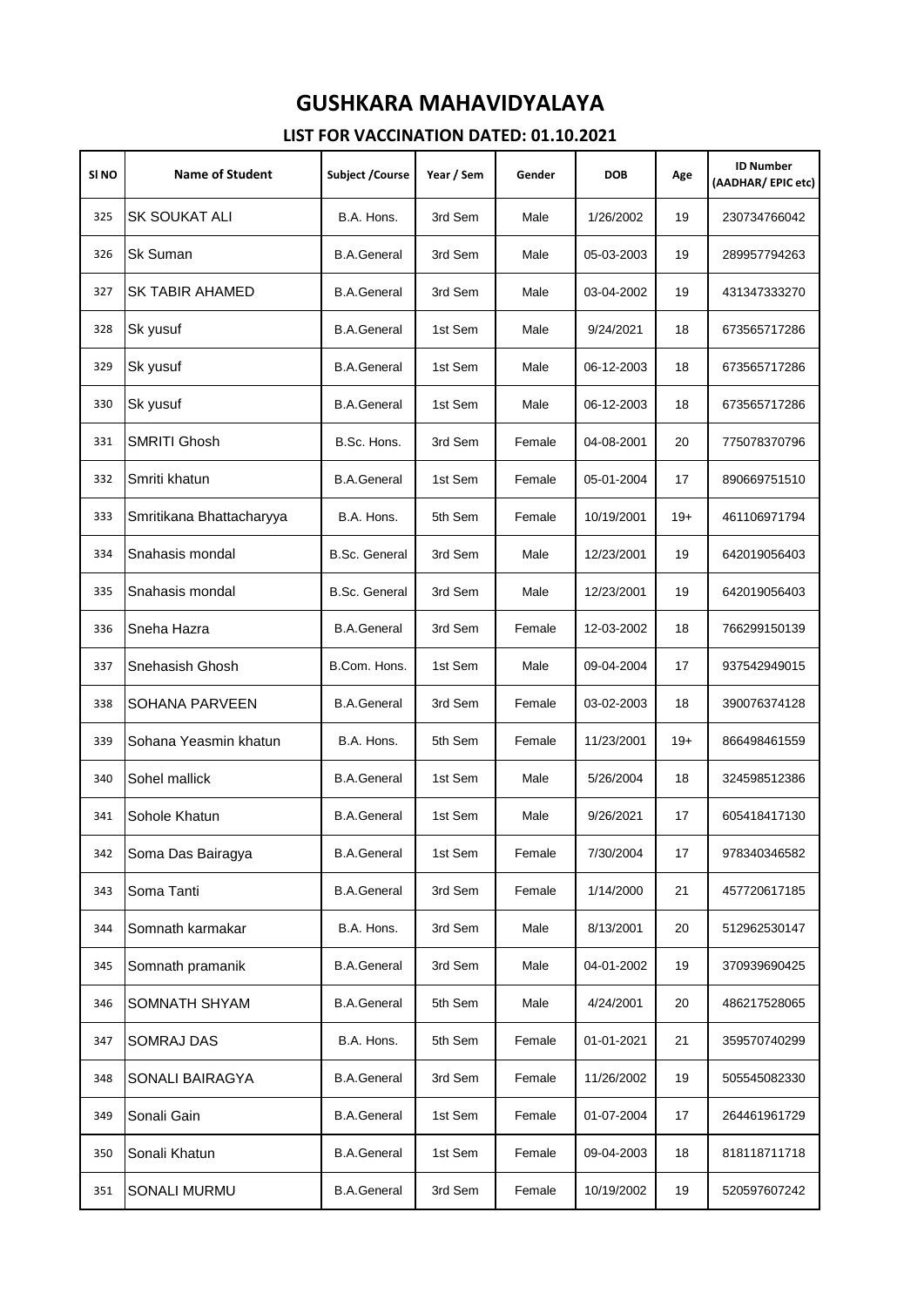| SI NO | <b>Name of Student</b> | <b>Subject /Course</b> | Year / Sem | Gender | <b>DOB</b> | Age         | <b>ID Number</b><br>(AADHAR/EPIC etc) |
|-------|------------------------|------------------------|------------|--------|------------|-------------|---------------------------------------|
| 352   | Sonatan Hembrom        | B.A. Hons.             | 1st Sem    | Male   | 10/14/2002 | 18          | 543291466054                          |
| 353   | Sonia Biswas           | <b>B.A.General</b>     | 1st Sem    | Female | 05-04-2003 | 19          | 231746372652                          |
| 354   | Sonia Ghosh            | B.A. Hons.             | 3rd Sem    | Female | 11-10-2001 | 19          | 582843506369                          |
| 355   | <b>SONIA MORIK</b>     | B.A. Hons.             | 3rd Sem    | Female | 11-12-2002 | 18          | 311167439516                          |
| 356   | Soumi Saha             | B.Sc. Hons.            | 5th Sem    | Female | 10-06-2001 | 20          | 446191474266                          |
| 357   | Sourav bagdi           | <b>B.A.General</b>     | 1st Sem    | Male   | 06-10-2021 | 17          | 594540080356                          |
| 358   | Sourav Bej             | B.A. Hons.             | 1st Sem    | Male   | 05-11-2003 | 18          | 977612045425                          |
| 359   | SOURAV Ghosh           | <b>B.A.General</b>     | 3rd Sem    | Male   | 07-01-2002 | 19          | 656707451690                          |
| 360   | Sourav mahanta         | <b>B.A.General</b>     | 1st Sem    | Male   | 05-02-2002 | 19          | 625516073814                          |
| 361   | Sourav Mudi            | <b>B.A.General</b>     | 5th Sem    | Male   | 6/27/1999  | 21          | 294721437609                          |
| 362   | Sourav show            | B.A. Hons.             | 5th Sem    | Male   | 5/27/1999  | 22          | 605938729692                          |
| 363   | <b>SOURAV SINGH</b>    | <b>B.A.General</b>     | 5th Sem    | Male   | 7/29/2001  | $19+$       | 916582585019                          |
| 364   | Sourodeep Ghosh        | <b>B.A.General</b>     | 3rd Sem    | Male   | 02-03-2003 | 18          | 499316088083                          |
| 365   | Souvik Das             | <b>B.A.General</b>     | 3rd Sem    | Male   | 08-12-2002 | 19          | 501884791249                          |
| 366   | Souvik Ghatak          | B.Sc. Hons.            | 3rd Sem    | Male   | 12/29/2001 | 19          | 913705166764                          |
| 367   | Souvik Laha            | <b>B.A.General</b>     | 3rd Sem    | Male   | 8/31/2002  | 19          | 570948982172                          |
| 368   | Souvik Pal             | <b>B.A.General</b>     | 3rd Sem    | Male   | 2/13/2003  | 18          | 350571661816                          |
| 369   | Souvik Sikdar          | <b>B.A.General</b>     | 5th Sem    | Male   | 11/28/2000 | 20          | 319952365048                          |
| 370   | SOUVIK THAKUR          | B.A. Hons.             | 1st Sem    | Male   | 8/15/2001  | 20 years    | 638452729473                          |
| 371   | Soyel sk               | <b>B.Sc. General</b>   | 1st Sem    | Male   | 9/19/2001  | 20          | 232924563988                          |
| 372   | Spandan Achejee        | B.A. Hons.             | 5th Sem    | Male   | 03-02-2001 | 21          | 706962439237                          |
| 373   | Sriparna Mondal        | B.A. Hons.             | 3rd Sem    | Female | 06-11-2002 | 19          | 529970339284                          |
| 374   | Subarna pal            | B.A. Hons.             | 5th Sem    | Male   | 6/20/2001  | 20          | 354814446486                          |
| 375   | Subha Bagdi            | <b>B.A.General</b>     | 1st Sem    | Male   | 2/24/2003  | 18          | 889304695448                          |
| 376   | Subhadeep Ghosh        | B.A. Hons.             | 5th Sem    | Male   | 2/24/2002  | 19          | 430814799256                          |
| 377   | Subhadip Das           | <b>B.A.General</b>     | 3rd Sem    | Male   | 9/23/2003  | 18<br>Years | 256914482395                          |
| 378   | SUBHADIP Ghosh         | B.Com. Hons.           | 1st Sem    | Male   | 11/25/2003 | 17          | 999866791820                          |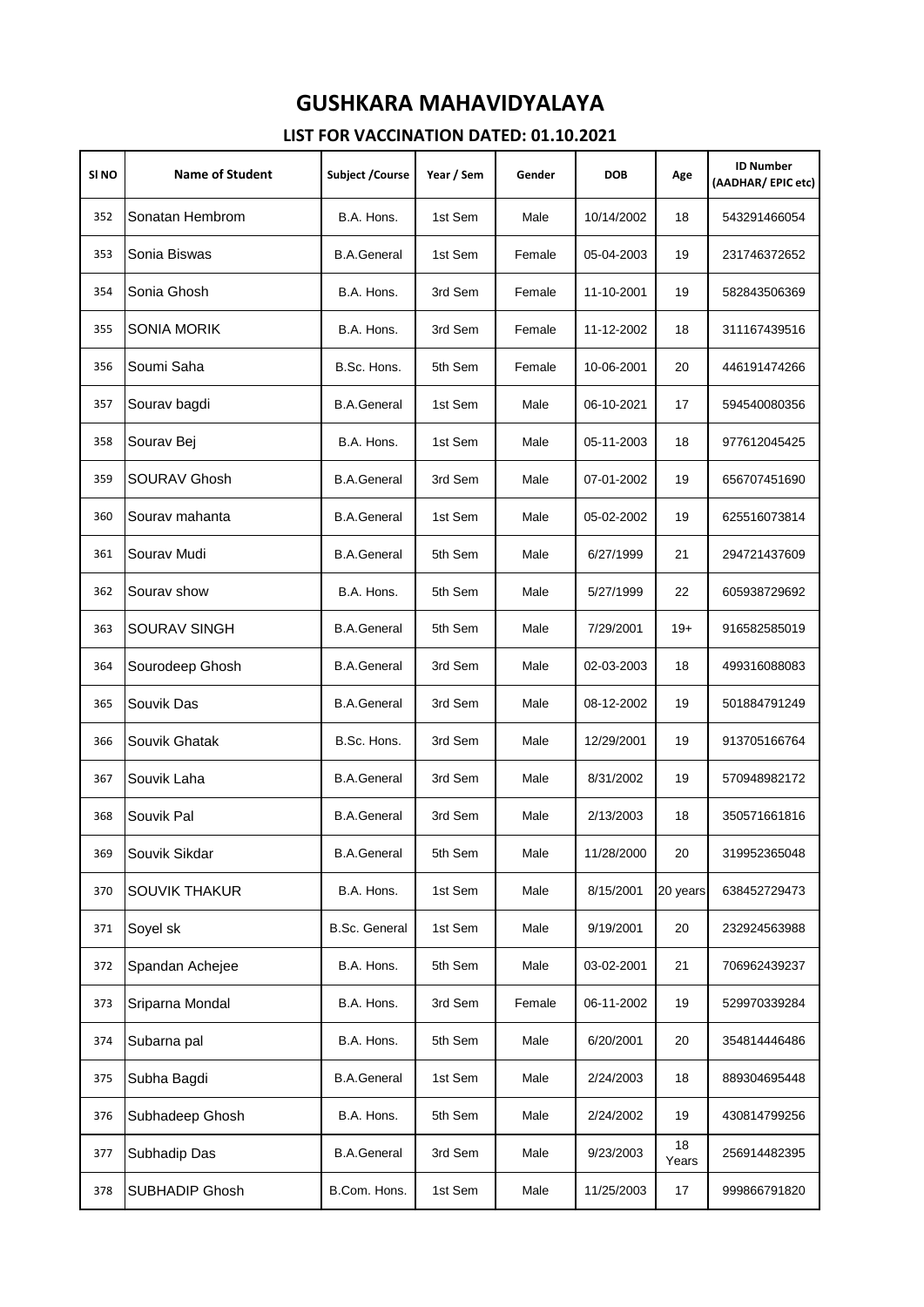| SI NO | <b>Name of Student</b> | Subject / Course     | Year / Sem | Gender | <b>DOB</b> | Age      | <b>ID Number</b><br>(AADHAR/EPIC etc) |
|-------|------------------------|----------------------|------------|--------|------------|----------|---------------------------------------|
| 379   | Subhadip saha          | B.A. Hons.           | 5th Sem    | Male   | 10-01-2001 | 19       | 666334096025                          |
| 380   | Subhadip Sue           | B.A. Hons.           | 3rd Sem    | Male   | 11/14/2002 | 19 years | 379320109563                          |
| 381   | Subhajit Bairagya      | <b>B.A.General</b>   | 3rd Sem    | Male   | 07-04-2003 | $18+$    | 589080486138                          |
| 382   | <b>SUBHAJIT DAS</b>    | B.Sc. Hons.          | 5th Sem    | Male   | 3/29/2001  | 20       | 367807926159                          |
| 383   | Subhajit Dutta         | <b>B.A.General</b>   | 3rd Sem    | Male   | 7/13/2002  | 19       | 959055128369                          |
| 384   | Subhajit Ghosh         | <b>B.A.General</b>   | 3rd Sem    | Male   | 12-10-1999 | 20       | 819012270144                          |
| 385   | Subhajit Maji          | <b>B.A.General</b>   | 3rd Sem    | Male   | 10/23/2002 | $18+$    | 514514451207                          |
| 386   | SUBHASIS GARAI         | B.Sc. Hons.          | 5th Sem    | Male   | 03-01-2001 | 20       | 811993350889                          |
| 387   | <b>SUBHOJIT MONDAL</b> | B.Sc. Hons.          | 3rd Sem    | Male   | 1/20/2001  | 20       | 505560891242                          |
| 388   | Subhra mondal          | B.A. Hons.           | 3rd Sem    | Female | 3/14/2003  | 18       | 915974298938                          |
| 389   | Subrata Ghosh          | B.A. Hons.           | 1st Sem    | Male   | 5/22/2003  | $18+$    | 286752222701                          |
| 390   | Subrata Hazra          | B.A. Hons.           | 3rd Sem    | Male   | 11-02-2001 | $19+$    | 985388600018                          |
| 391   | Subrata pal            | B.A. Hons.           | 3rd Sem    | Male   | 5/16/2003  | 18       | 568232072968                          |
| 392   | <b>SUBRATA SAHA</b>    | <b>B.A.General</b>   | 3rd Sem    | Male   | 01-08-2001 | 20       | 296405999801                          |
| 393   | Subrata sutradhar      | <b>B.A.General</b>   | 5th Sem    | Male   | 1/21/2001  | 20       | 462839629593                          |
| 394   | Suchita Hazra          | B.A. Hons.           | 1st Sem    | Female | 3/29/2003  | 18       | 466284733561                          |
| 395   | Suchitra Ankure.       | B.A. Hons.           | 5th Sem    | Female | 11/29/2000 | 21       | 392460661302                          |
| 396   | Suchitra Gain          | <b>B.A.General</b>   | 5th Sem    | Female | 11/30/2000 | 21       | 609940098205                          |
| 397   | Suchitra Mahato        | B.A. Hons.           | 3rd Sem    | Female | 10-06-2003 | 18       | 584747456222                          |
| 398   | Suchitra roy           | <b>B.A.General</b>   | 5th Sem    | Female | 6/14/2002  | 20       | 254275302671                          |
| 399   | Sudarshan Dalui        | <b>B.A.General</b>   | 1st Sem    | Male   | 01-01-2001 | 20       | 344499753612                          |
| 400   | Sudeshna Bhattacharjee | B.Sc. Hons.          | 3rd Sem    | Female | 2/27/2003  | 18       | 848383346886                          |
| 401   | Sudip Das              | <b>B.A.General</b>   | 1st Sem    | Male   | 11/19/2002 | $18+$    | 989523736278                          |
| 402   | Sudip Murmu            | B.A. Hons.           | 3rd Sem    | Male   | 02-05-2000 | 21       | 243546938428                          |
| 403   | Sudip pal              | <b>B.A.General</b>   | 1st Sem    | Female | 08-11-2003 | 18       | 333901413515                          |
| 404   | Sudipa Dutta           | <b>B.Sc. General</b> | 5th Sem    | Female | 09-09-2001 | 20       | 427096406178                          |
| 405   | Sudipta das            | B.A. Hons.           | 5th Sem    | Female | 10-06-2001 | 20       | 467085078807                          |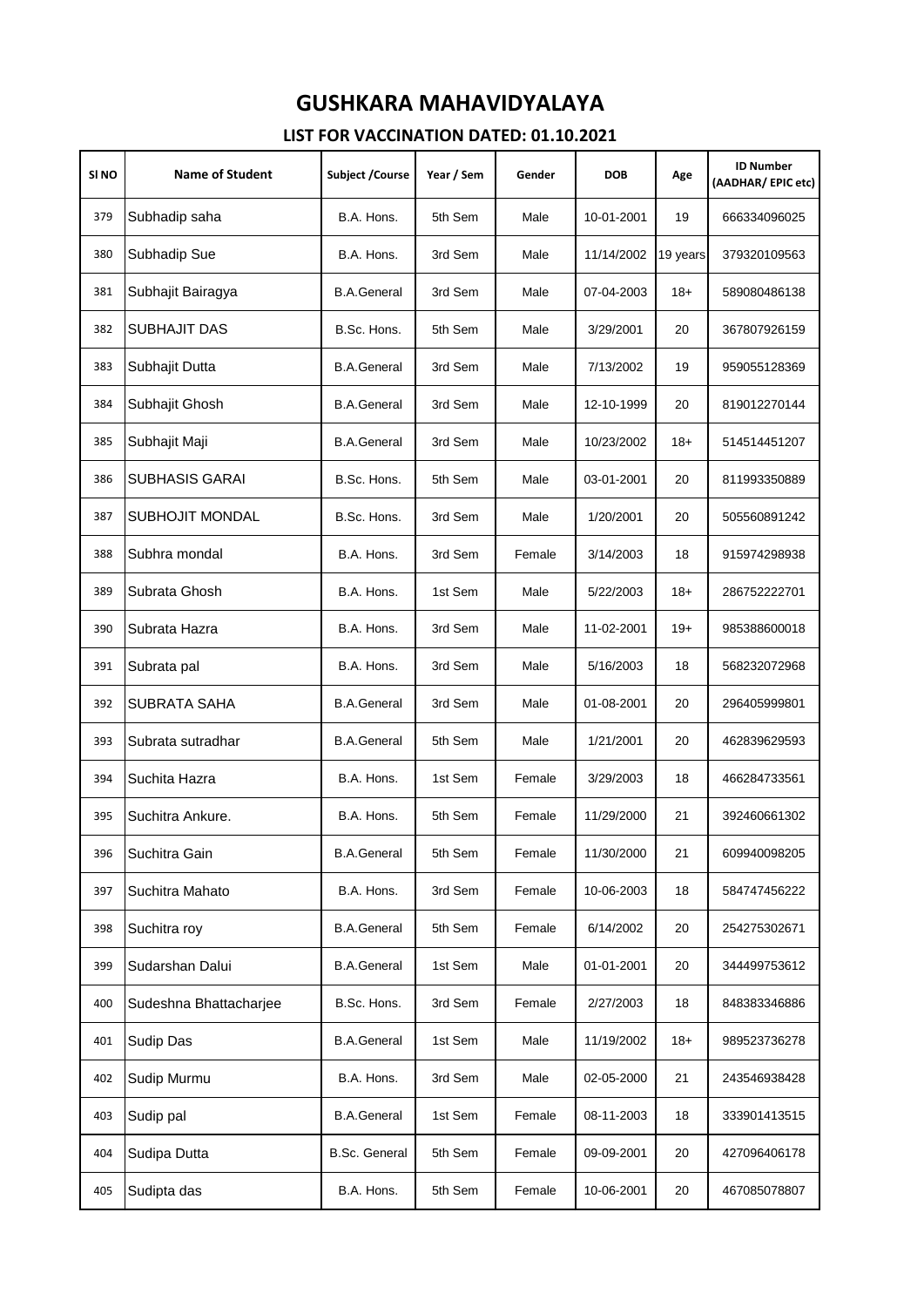| SI NO | <b>Name of Student</b> | <b>Subject /Course</b> | Year / Sem | Gender | <b>DOB</b> | Age   | <b>ID Number</b><br>(AADHAR/EPIC etc) |
|-------|------------------------|------------------------|------------|--------|------------|-------|---------------------------------------|
| 406   | Sudipta Hazra          | <b>B.A.General</b>     | 1st Sem    | Male   | 4/23/2004  | 17    | 384222811493                          |
| 407   | Sudipta Sadhukhan      | B.Sc. Hons.            | 5th Sem    | Female | 9/15/2001  | 20    | 687455269249                          |
| 408   | Sudipta Saha           | B.A. Hons.             | 5th Sem    | Female | 09-02-2001 | 19    | UUD2214625                            |
| 409   | Sufia Khatun           | B.A. Hons.             | 3rd Sem    | Female | 04-10-2002 | 19    | 783973938400                          |
| 410   | Suhana Parveen         | <b>B.A.General</b>     | 5th Sem    | Female | 02-03-2001 | 20    | 817856987334                          |
| 411   | Sujala khatun          | B.A. Hons.             | 3rd Sem    | Female | 12/20/2002 | $18+$ | 632914309789                          |
| 412   | Sujan Ghosh Bairagya   | <b>B.A.General</b>     | 3rd Sem    | Male   | 2/26/2002  | 18    | 813843152237                          |
| 413   | Sujata Das             | B.A. Hons.             | 1st Sem    | Female | 4/21/2003  | 18    | 297610862148                          |
| 414   | sujata pal             | B.A. Hons.             | 5th Sem    | Female | 01-11-2002 | 20    | 271547696914                          |
| 415   | Sujit Ghosh            | <b>B.A.General</b>     | 1st Sem    | Male   | 01-05-2003 | 18    | 476421821026                          |
| 416   | Sujit yadav            | <b>B.A.General</b>     | 3rd Sem    | Male   | 4/15/2003  | 18    | 530256085107                          |
| 417   | <b>SUJOY MAJI</b>      | B.A. Hons.             | 1st Sem    | Male   | 01-12-2004 | $17+$ | 415634306821                          |
| 418   | Sukanta das            | B.A. Hons.             | 5th Sem    | Male   | 12/21/2000 | 20    | AEM2361384                            |
| 419   | Sukanya Das Bairagya   | <b>B.A.General</b>     | 1st Sem    | Female | 01-06-2001 | 20    | 606932850982                          |
| 420   | Sulekha kalsa          | <b>B.A.General</b>     | 3rd Sem    | Female | 1/15/2001  | 20    | 785594403681                          |
| 421   | Sulekha pal            | B.A. Hons.             | 5th Sem    | Female | 6/14/2001  | 20    | 869571747519                          |
| 422   | <b>SULTANA PARVIN</b>  | <b>B.A.General</b>     | 3rd Sem    | Female | 11-01-2002 | 18    | 302684572825                          |
| 423   | Sum a na mondal        | <b>B.A.General</b>     | 3rd Sem    | Female | 01-12-2001 | 20    | 393699294744                          |
| 424   | Suman Dalui            | <b>B.A.General</b>     | 1st Sem    | Male   | 09-05-2004 | 17    | 866067764125                          |
| 425   | Suman hens             | <b>B.A.General</b>     | 1st Sem    | Male   | 8/17/2003  | 18    | 269621557807                          |
| 426   | Suman pal              | B.Com. Hons.           | 3rd Sem    | Male   | 11/27/2002 | 19    | 675318968957                          |
| 427   | Suman Ruidas           | B.A. Hons.             | 1st Sem    | Male   | 12-01-2001 | $19+$ | 868056135396                          |
| 428   | Sumana Das             | <b>B.A.General</b>     | 5th Sem    | Female | 4/22/2002  | 19    | 463198400430                          |
| 429   | Sumana Ghosh           | <b>B.A.General</b>     | 3rd Sem    | Female | 7/13/2021  | 19    | 720237860105                          |
| 430   | Sumana halder          | <b>B.A.General</b>     | 1st Sem    | Female | 12/23/2002 | 19    | 869851924873                          |
| 431   | <b>SUMANA MALIK</b>    | <b>B.A.General</b>     | 3rd Sem    | Female | 05-04-2001 | 20    | 678415307168                          |
| 432   | Sumana Pal             | B.A. Hons.             | 5th Sem    | Female | 5/26/2001  | 20    | 304746029809                          |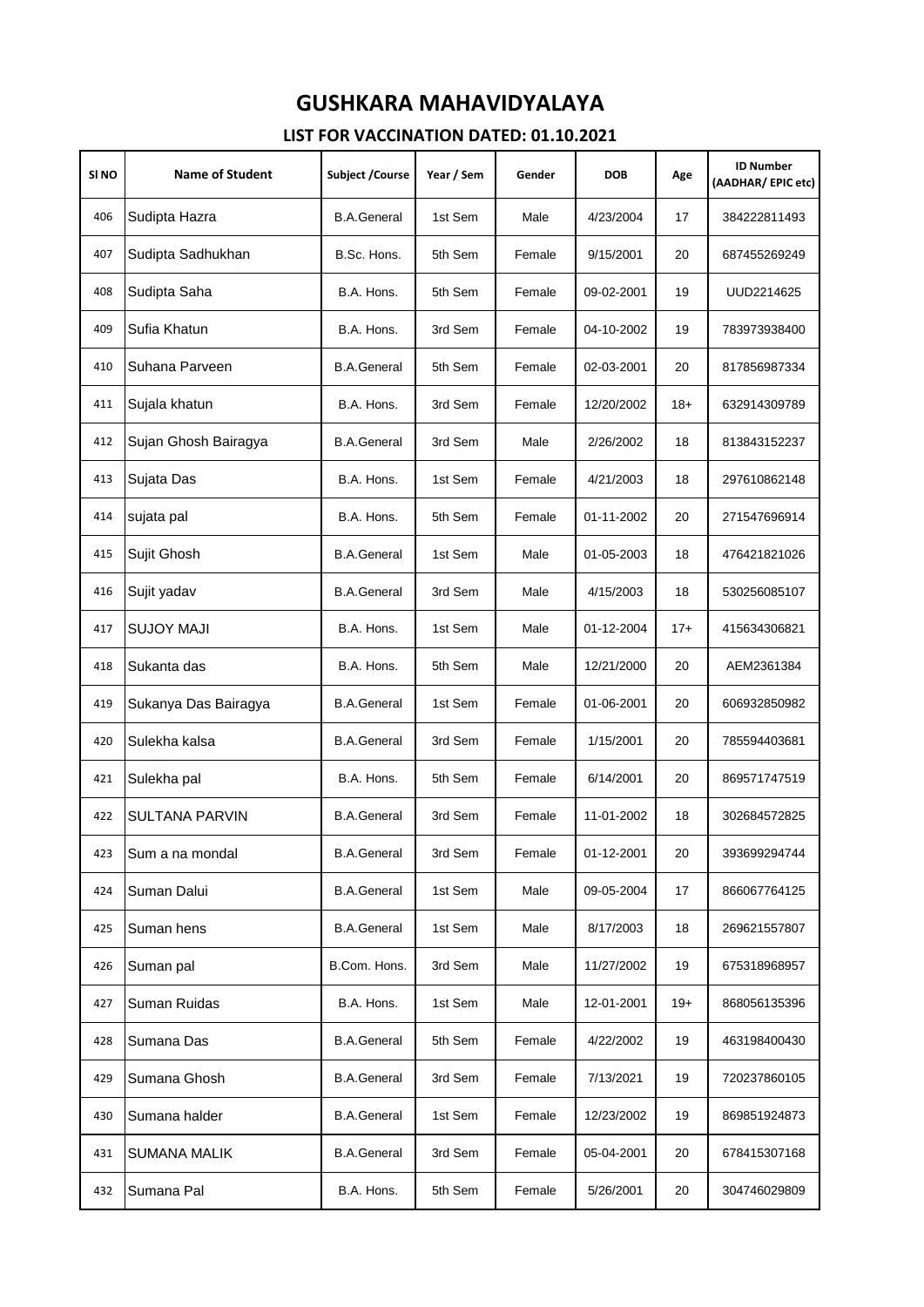| SI NO | <b>Name of Student</b> | <b>Subject /Course</b> | Year / Sem | Gender | <b>DOB</b> | Age   | <b>ID Number</b><br>(AADHAR/EPIC etc) |
|-------|------------------------|------------------------|------------|--------|------------|-------|---------------------------------------|
| 433   | SumanSardar            | <b>B.A.General</b>     | 1st Sem    | Male   | 12/21/2003 | 18    | 408547770539                          |
| 434   | Sumanta das            | B.A. Hons.             | 3rd Sem    | Male   | 12/14/2021 | 19    | 523458860345                          |
| 435   | Sumanta Ghosh          | B.Com. Hons.           | 1st Sem    | Male   | 4/14/2003  | $18+$ | 825914501050                          |
| 436   | Sumanta Saha           | <b>B.A.General</b>     | 3rd Sem    | Female | 12-10-2002 | $18+$ | 579065871374                          |
| 437   | Sumit Sil              | B.Sc. Hons.            | 3rd Sem    | Male   | 6/17/2003  | 19    | 244408615294                          |
| 438   | Sumitra bagdi          | <b>B.A.General</b>     | 5th Sem    | Female | 1/16/2001  | 19    | 228504229732                          |
| 439   | Sumitra Bagdi          | <b>B.A.General</b>     | 5th Sem    | Female | 11-12-2000 | 20    | 587914538456                          |
| 440   | Sumitra garai          | <b>B.A.General</b>     | 5th Sem    | Female | 10-01-2001 | 19    | 227685010753                          |
| 441   | Sumon mallick          | <b>B.A.General</b>     | 1st Sem    | Male   | 5/17/2004  | 18    | 323113840297                          |
| 442   | <b>SUMONA BAURI</b>    | <b>B.A.General</b>     | 1st Sem    | Female | 5/24/2003  | 18    | 491734768023                          |
| 443   | <b>SUMONA BAURI</b>    | <b>B.A.General</b>     | 1st Sem    | Female | 5/24/2003  | 18    | 491734768023                          |
| 444   | Sumona Hansda          | <b>B.A.General</b>     | 5th Sem    | Female | 06-05-2000 | 21    | 329468261666                          |
| 445   | Sunanda Ghosh          | B.A. Hons.             | 3rd Sem    | Female | 8/23/2002  | 19    | 721527180379                          |
| 446   | Sundari Mondal         | B.A. Hons.             | 3rd Sem    | Female | 02-04-2002 | $19+$ | IMW2460061                            |
| 447   | Sunita Ballav          | B.Sc. Hons.            | 3rd Sem    | Female | 01-03-2003 | 18    | 277545107665                          |
| 448   | <b>SUNITA PAL</b>      | B.A. Hons.             | 1st Sem    | Female | 10-10-2003 | 18    | 868583917745                          |
| 449   | SUPARNA BAIDYA         | B.A. Hons.             | 5th Sem    | Female | 11-11-1999 | $21+$ | 334186747896                          |
| 450   | Suparna Bhattacharya   | B.A. Hons.             | 1st Sem    | Female | 4/26/2003  | 18    | 914702631130                          |
| 451   | Suparna dhara          | <b>B.A.General</b>     | 5th Sem    | Female | 06-05-2001 | 20    | 985370832841                          |
| 452   | Suparna Ghosh          | B.Sc. Hons.            | 1st Sem    | Female | 08-10-2004 | 17    | 422568701296                          |
| 453   | Suparna Malik          | B.A. Hons.             | 3rd Sem    | Female | 03-09-2003 | 18    | 950445866097                          |
| 454   | SUPRITI DAS            | B.A. Hons.             | 5th Sem    | Female | 10/23/2000 | 21    | 388598703428                          |
| 455   | Supriya Banerjee       | <b>B.A.General</b>     | 5th Sem    | Female | 03-08-2001 | 20    | 543305871541                          |
| 456   | Supriya Biswas         | B.A. Hons.             | 5th Sem    | Female | 07-11-2001 | 20    | 681785295424                          |
| 457   | Supriya Malo           | <b>B.A.General</b>     | 3rd Sem    | Female | 8/29/2001  | 20    | 243362285102                          |
| 458   | Supriya Roy            | B.A. Hons.             | 5th Sem    | Female | 11-06-2001 | 20    | 343170321788                          |
| 459   | Suprobhat Pal          | <b>B.Sc. General</b>   | 3rd Sem    | Male   | 11/28/2002 | 18    | 235718237147                          |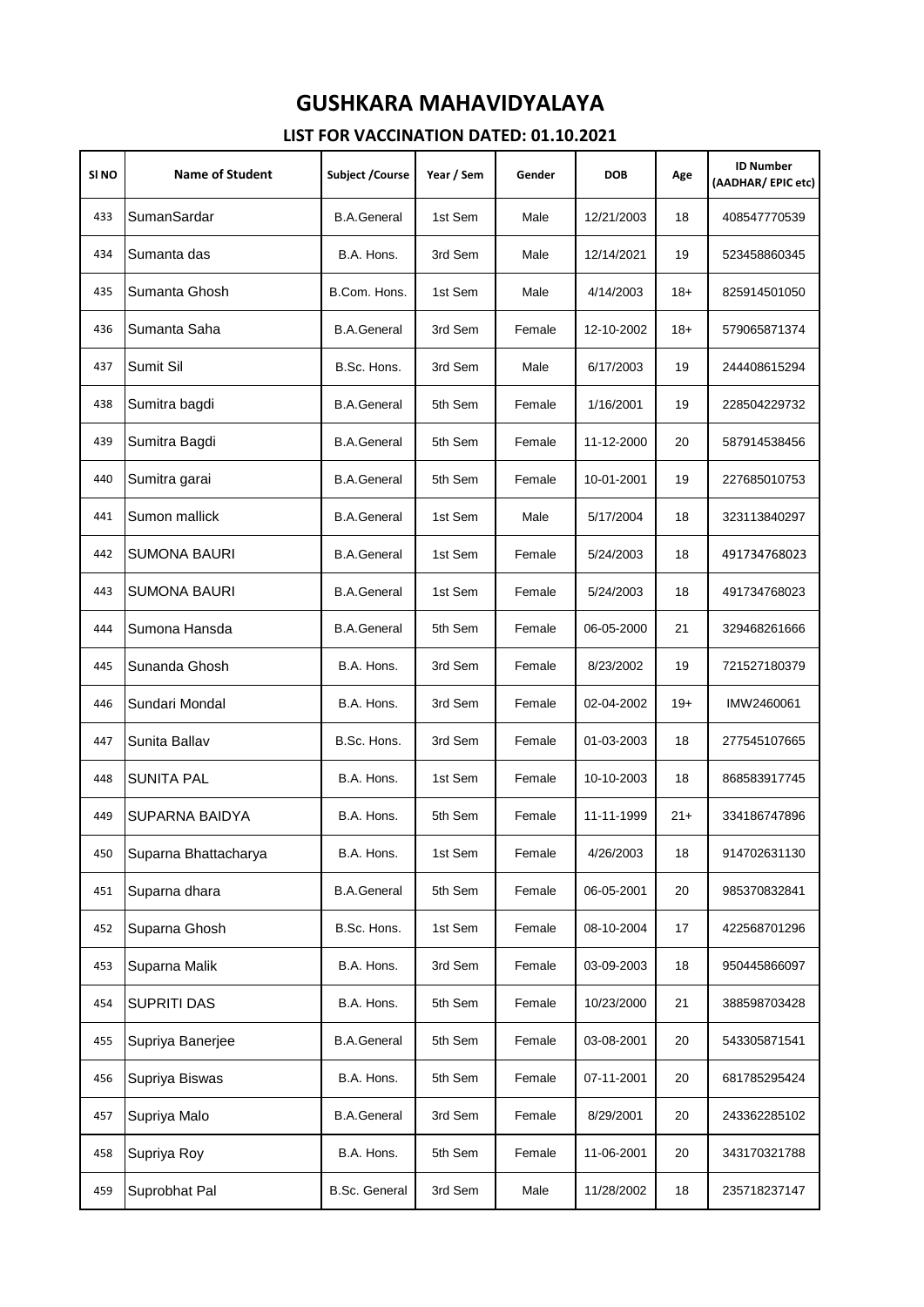| SI <sub>NO</sub> | <b>Name of Student</b> | Subject / Course   | Year / Sem | Gender | <b>DOB</b> | Age                     | <b>ID Number</b><br>(AADHAR/EPIC etc) |
|------------------|------------------------|--------------------|------------|--------|------------|-------------------------|---------------------------------------|
| 460              | Suprova Halder         | <b>B.A.General</b> | 3rd Sem    | Female | 10/25/2002 | 18                      | 679181786260                          |
| 461              | Suprova Halder         | <b>B.A.General</b> | 3rd Sem    | Female | 10/25/2002 | 19                      | 679181786260                          |
| 462              | Suraj mondal           | <b>B.A.General</b> | 3rd Sem    | Male   | 6/24/2001  | 20                      | 325101054360                          |
| 463              | Surajit Ghosh          | <b>B.A.General</b> | 3rd Sem    | Male   | 04-03-2003 | 18                      | 435792757358                          |
| 464              | Surajit panja          | B.Sc. Hons.        | 3rd Sem    | Male   | 12/20/2001 | 20                      | 273821523683                          |
| 465              | Suresh Bagdi           | <b>B.A.General</b> | 3rd Sem    | Female | 10-02-2002 | 18                      | 336846078416                          |
| 466              | Suresh das             | <b>B.A.General</b> | 1st Sem    | Male   | 11/15/2003 | 18                      | 322106026191                          |
| 467              | SURJAKANTA MURMU       | <b>B.A.General</b> | 3rd Sem    | Male   | 5/19/2001  | 20                      | 637458220486                          |
| 468              | Surojit Murmu          | <b>B.A.General</b> | 3rd Sem    | Male   | 10-12-2002 | 19                      | 399111160697                          |
| 469              | Suroshree Pal          | <b>B.A.General</b> | 1st Sem    | Female | 2/14/2004  | 17                      | 409152155005                          |
| 470              | Suroshree Pal          | <b>B.A.General</b> | 1st Sem    | Female | 2/14/2004  | 17                      | 409152155005                          |
| 471              | Surya sankar shaw      | <b>B.A.General</b> | 1st Sem    | Female | 2/17/2002  | 19                      | 912056490959                          |
| 472              | Susmita Ghosh          | B.A. Hons.         | 3rd Sem    | Female | 08-09-2002 | 19                      | 585313025069                          |
| 473              | Susmita Ghosh          | <b>B.A.General</b> | 1st Sem    | Female | 04-01-2004 | 17                      | 868377772259                          |
| 474              | Susmita Mallick        | B.A. Hons.         | 5th Sem    | Female | 2/28/2002  | 19                      | 636163529849                          |
| 475              | Susmita Mondal         | <b>B.A.General</b> | 3rd Sem    | Female | 12-12-2002 | 18<br>Years 9<br>months | 422268733190                          |
| 476              | <b>SUSMITA PANDEY</b>  | B.A. Hons.         | 5th Sem    | Male   | 12-01-2001 | 20                      | 223300834360                          |
| 477              | Susmita Shit           | <b>B.A.General</b> | 5th Sem    | Female | 1/24/2002  | 19                      | 545970844026                          |
| 478              | Sutapa chakraborty     | <b>B.A.General</b> | 1st Sem    | Female | 10/13/2003 | 18                      | 968685056170                          |
| 479              | Sutapa Ghosh           | B.A. Hons.         | 3rd Sem    | Female | 05-02-2002 | 19                      | 426735451552                          |
| 480              | <b>SUTAPA KHATUN</b>   | <b>B.A.General</b> | 3rd Sem    | Female | 6/22/2003  | 18                      | 425570891617                          |
| 481              | Sutapa Mandal          | B.A. Hons.         | 3rd Sem    | Female | 04-10-2003 | 18                      | 873935864014                          |
| 482              | Sutapa meta            | B.A. Hons.         | 3rd Sem    | Female | 08-06-2002 | 19                      | 596766051849                          |
| 483              | Sutapa Meta            | B.A. Hons.         | 3rd Sem    | Female | 08-06-2002 | 19                      | 595766051849                          |
| 484              | Sutapa Mete            | B.A. Hons.         | 1st Sem    | Female | 04-07-2004 | 17 years<br>4<br>nonths | 733353183938                          |
| 485              | Suvankar Sarkar        | <b>B.A.General</b> | 1st Sem    | Male   | 8/13/2002  | 19                      | 985519913673                          |
| 486              | Suvojit Chakraborty.   | <b>B.A.General</b> | 3rd Sem    | Male   | 03-06-2002 | 19                      | 360756437647                          |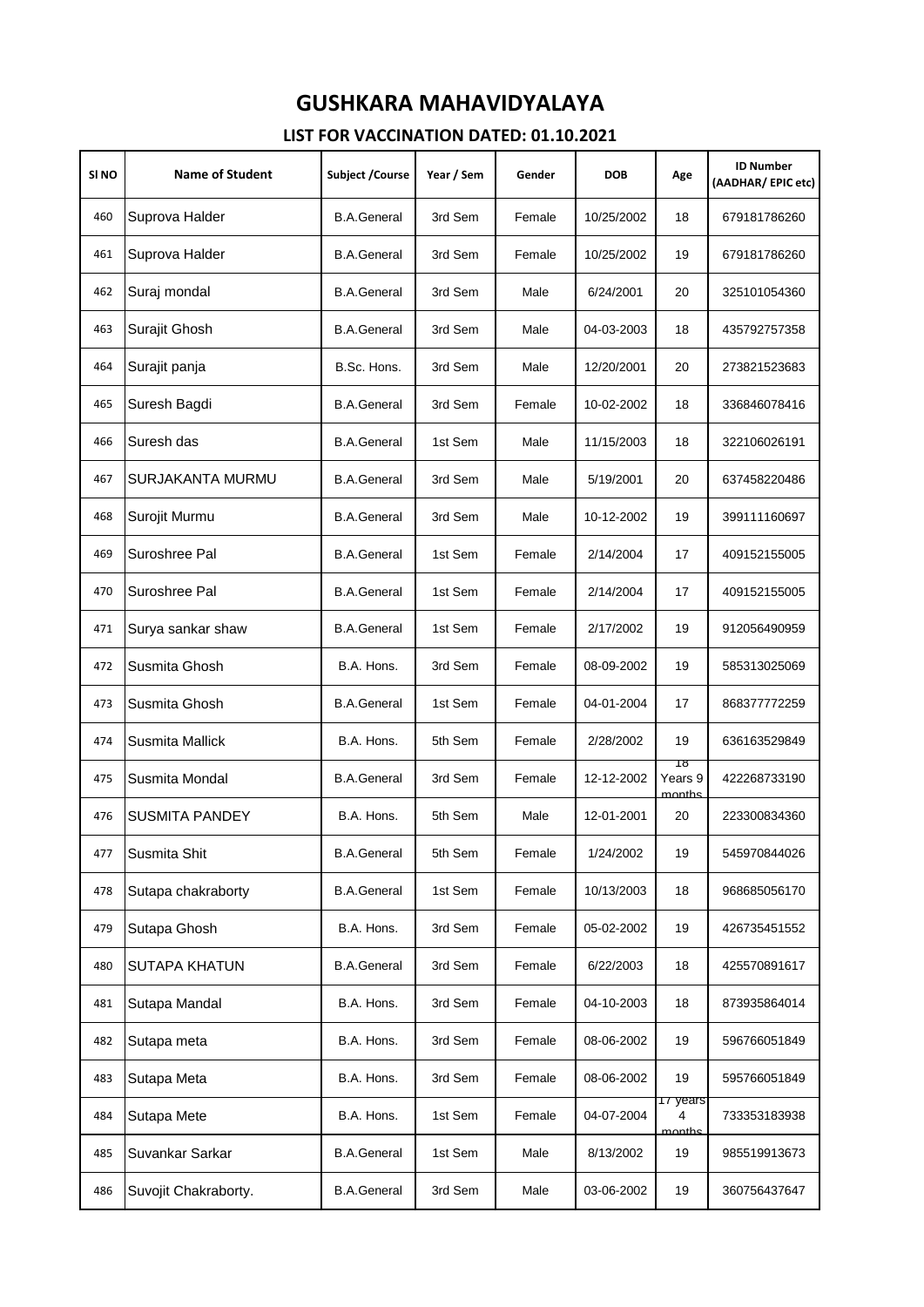| SI NO | <b>Name of Student</b> | <b>Subject /Course</b> | Year / Sem | Gender | <b>DOB</b> | Age   | <b>ID Number</b><br>(AADHAR/EPIC etc) |
|-------|------------------------|------------------------|------------|--------|------------|-------|---------------------------------------|
| 487   | Swagatam Sinha         | <b>B.A.General</b>     | 5th Sem    | Male   | 05-07-2001 | 20    | 273407294252                          |
| 488   | Swapan Karmakar        | B.A. Hons.             | 5th Sem    | Male   | 10/16/2000 | $20+$ | 462112422060                          |
| 489   | Swapna ankure          | <b>B.A.General</b>     | 3rd Sem    | Female | 11/30/2001 | 20    | 877399968185                          |
| 490   | Swapna mallick         | <b>B.A.General</b>     | 5th Sem    | Female | 11/19/2001 | 19    | 827326459017                          |
| 491   | Swastika Kesh          | B.A. Hons.             | 1st Sem    | Male   | 06-11-2004 | $17+$ | 577554795282                          |
| 492   | Sweeti Halder          | B.A. Hons.             | 5th Sem    | Female | 12-08-2001 | 19    | 303263076717                          |
| 493   | Sweta Garai            | B.A. Hons.             | 3rd Sem    | Female | 12/25/2002 | 19    | 712558844259                          |
| 494   | SYED Abdur RAZZAK      | <b>B.A.General</b>     | 5th Sem    | Male   | 10-02-2000 | $20+$ | 606008318687                          |
| 495   | Syed Rumman Alam       | B.Sc. Hons.            | 5th Sem    | Male   | 04-06-2002 | $19+$ | 458395375187                          |
| 496   | Syed Rumman Alam       | B.Sc. Hons.            | 5th Sem    | Male   | 04-06-2002 | $19+$ | 458395375187                          |
| 497   | Tamanna Rahaman        | B.A. Hons.             | 1st Sem    | Female | 02-07-2003 | 18    | 454958785260                          |
| 498   | TANIMA Ghosh           | B.A. Hons.             | 1st Sem    | Female | 02-04-2002 | 19    | 438740624195                          |
| 499   | Tanima Mondal          | B.A. Hons.             | 5th Sem    | Female | 09-11-2001 | 20    | 530825378629                          |
| 500   | TANMOY BAURI           | B.A. Hons.             | 3rd Sem    | Male   | 5/24/2003  | $18+$ | 482743090787                          |
| 501   | Tanmoy mistri          | <b>B.A.General</b>     | 1st Sem    | Male   | 10/29/2002 | $18+$ | 822569788458                          |
| 502   | Tanushree das bairagya | B.A. Hons.             | 5th Sem    | Female | 10-08-2002 | $18+$ | 861344438876                          |
| 503   | Tanushree Gain         | <b>B.A.General</b>     | 3rd Sem    | Female | 2/21/2003  | $18+$ | 873563551825                          |
| 504   | Tanushree mukherjee    | B.A. Hons.             | 3rd Sem    | Female | 3/20/1999  | 22    | 891970910262                          |
| 505   | <b>Tanusri Dey</b>     | <b>B.A.General</b>     | 3rd Sem    | Female | 12/25/2002 | 19    | 996031015313                          |
| 506   | Tapabrata Pal          | <b>B.A.General</b>     | 1st Sem    | Female | 8/29/2002  | 19    | 951813386717                          |
| 507   | Taslima Nasrin         | B.A. Hons.             | 3rd Sem    | Female | 12-01-2002 | 18    | 787333655824                          |
| 508   | Tithi Dewasi           | <b>B.A.General</b>     | 3rd Sem    | Female | 12/20/2001 | 19    | 724636448866                          |
| 509   | TITHI GARAI            | B.A. Hons.             | 5th Sem    | Female | 1/18/2001  | 20    | 721636849178                          |
| 510   | Tithi Ghosh            | <b>B.A.General</b>     | 5th Sem    | Female | 9/25/2001  | 19    | 671128876743                          |
| 511   | Tithi Mondal           | B.Sc. Hons.            | 3rd Sem    | Female | 10/19/2002 | 18    | 618154676862                          |
| 512   | Tithi Mondal           | <b>B.A.General</b>     | 1st Sem    | Female | 05-04-2003 | 18    | 708291188577                          |
| 513   | <b>Tithi Roy</b>       | <b>B.A.General</b>     | 1st Sem    | Female | 04-03-2003 | 18    | 851354448531                          |